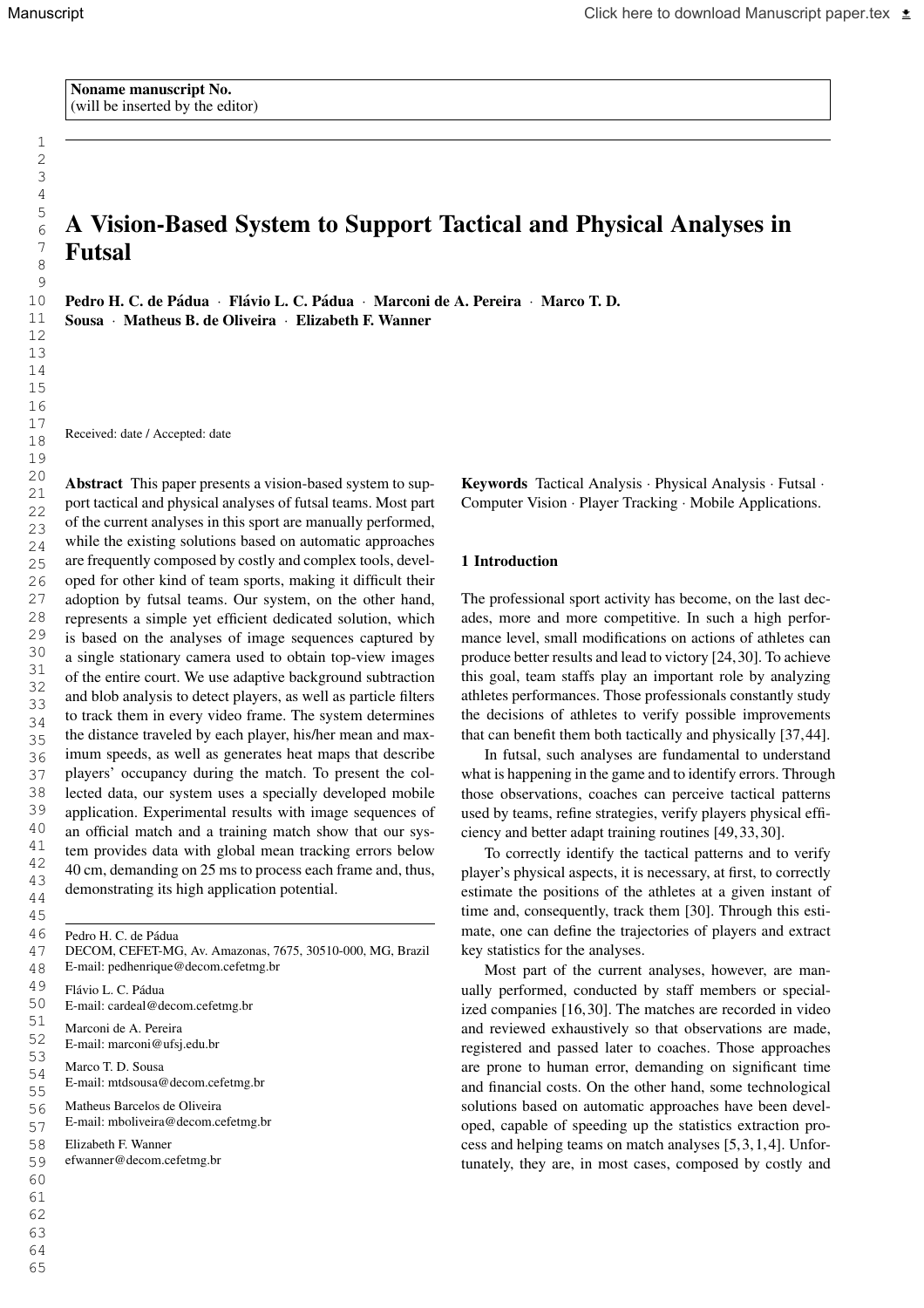complex tools, developed for other kinds of sports (e.g. soccer and basketball), making it difficult their adoption by futsal teams. Additionally, some of the information obtained is only available several days after the game, what limits their use by technical staff on post-match training [16].

In this context, this work proposes a vision-based system to support tactical and physical analyses of futsal teams, by automatically detecting and tracking players in video frames with low human intervention. A vision-based solution to the domain of futsal is characterized by several challenges. These include, but are not limited to, illumination variation, camera lens distortion, appropriate coverage of the scene of the match, usage of bright reflective materials on the court, players' occlusions, players with very fast motion dynamics, shadows cast by the futsal gym and players, object shape deformation due to fast motion, objects we consider as 'noise' such as the fans, the coaches standing on the sideline, the reserve players warming up, ground staff and so on.

The tactical data provided by the proposed system consist of player's court occupancy heat maps, while the physical data consist of mean and maximum speeds, as well as the distance covered by each one of the athletes. In order to detect players in images, we use an adaptive background subtraction method based on mixture of Gaussians [34,50] and blob analysis to check geometric constraints of the blobs in the resulted binary images. To track multiple players in successive frames and estimate their positions at a given instant of time, we use particle filters [34]. Each player detected is automatically tracked by a separate particle filter. For the sake of solving data association between detections and trackers in each frame, our system uses the well-known Hungarian Algorithm [34,25]. If a detection is associated to a tracker, it is used to guide the particles of the associated tracker. Otherwise, filter's prediction and the appearance model of the player, based on color histograms, are used to estimate the position of the player at that time. The initial identification of the players is made in a semi-automatic way: an operator of the system is responsible to provide the identity of each player's tracker. With the position data of players extracted and their identification, we can extract tactical and physical data of the athletes. Finally, the data are presented to coaches and trainers through a mobile application specially developed to run on smartphones and tablets, that queries the database of the system.

That said, the main contribution of this work consists in to present and validate a complete, simple and effective vision-based system to support tactical and physical analyses in futsal. Unlike most part of the previous works, which are based on complex architectures constituted of multiple cameras (eventually combined with other types of sensors) and developed for other kinds of sports, our solution utilizes a single stationary camera that monitors the entire court area and captures top-view images, consequently reducing the undesired effects of occlusions among players. The lack of studies based on simpler image acquisition systems turns our work an important contribution on its research area. Moreover, our system also presents a semi-automatic approach to segment actions of interest (e.g. free kicks, goals, passes, fouls, among others) during the game, what differentiates it from most previous solutions that usually provide this kind of information only *a posteriori*, limiting their applications by technical staff on post-match analysis. Instead, by using our solution, one member of the technical staff runs a command in a mobile application at the moment when an important game action occurs. The system can then edit a video file that contains some anterior and posterior actions along with the one of interest and make it available for streaming in the mobile device. The coaches and trainers can show this video slice to players to correct team flaws or to show weaknesses of the opponent team. Finally, we believe that our paper contributes to demonstrate the actual applicability of some well-known computer vision methods, when they are combined to estimate critical metrics used to analyze tactical and physical performances of a futsal team. As far as we know, this is the first work in the literature to propose such a simple and dedicated system for futsal, which might be of special interest to elite coaches and sports science researchers. It is important to emphasize that futsal is a very particular and dynamic team sport, whose players are often in touch, concentrated in small areas and moving quickly. Therefore, a number of difficulties have to be faced and overcome in order to develop a computational solution capable of providing useful data for the analyses. This means that vision-based solutions developed for other kinds of sports are not simply adapted to futsal. Certainly, from this kind of study, new research efforts could be derived in order to develop more robust computer vision algorithms to, for example, people detection and tracking in very complex contact scenarios, such as the ones observed in futsal matches.

The vision system presented in this paper builds on our previous work [34], which describes an effective particle filter-based approach for predictive tracking of futsal players in scenes monitored by a single stationary camera, with (1) an updated and more comprehensive discussion of related work, (2) the description of all modules and capabilities of the proposed system, (3) improvements on the players detection algorithm, which now explores players appearance based on color information and uses the players' feet positions to specify their locations on the court, (4) a new set of experiments on an official match dataset and (5) a detailed analysis of the system's performance.

The remainder of this paper is organized as follows. Section 2 presents the related work. Section 3 introduces some fundamentals of our approach. Section 4 covers the proposed system. Experimental results are presented in Section 5, followed by the concluding remarks in Section 6.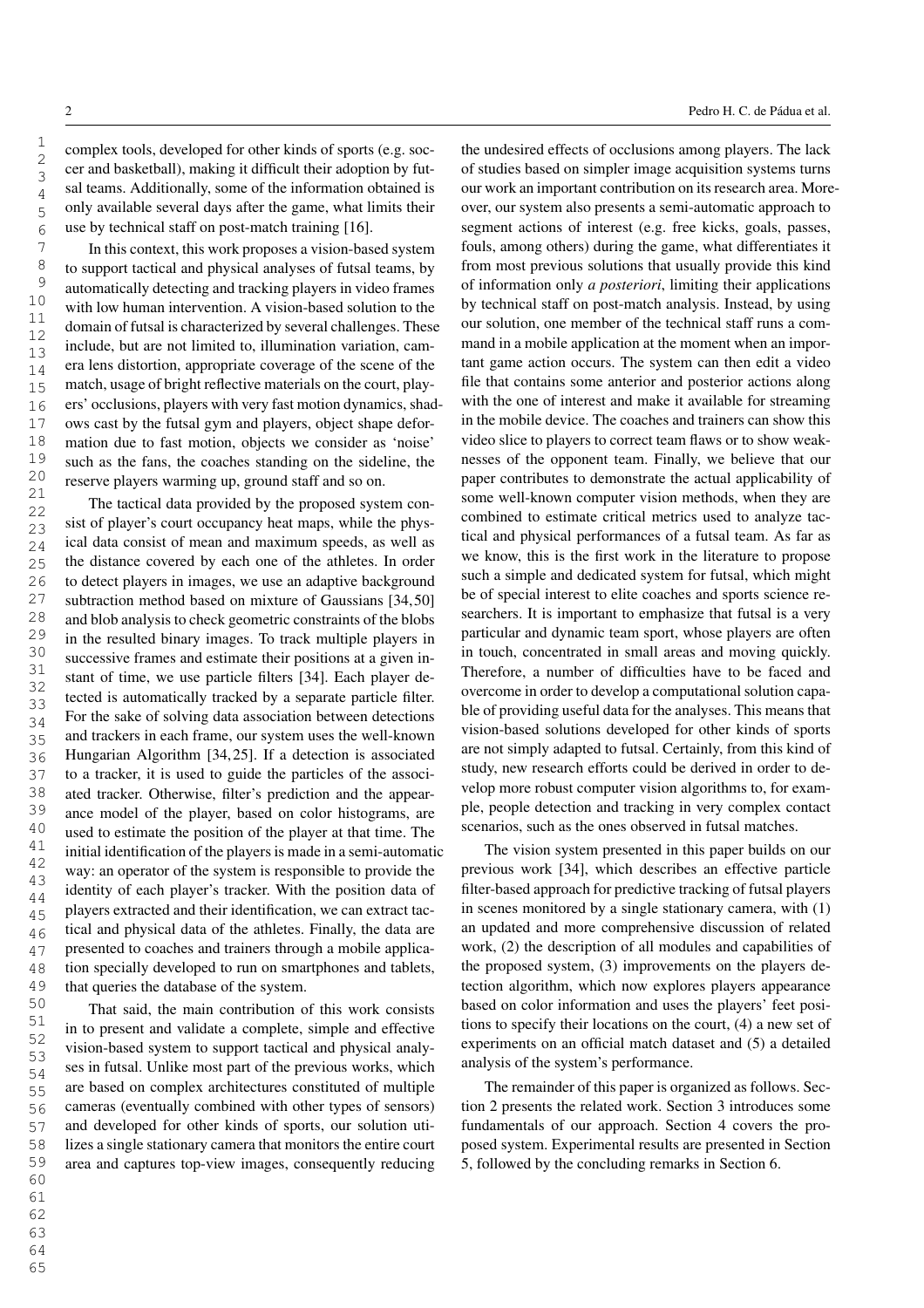# 2 Related Work

Several works have explored tactical and physical analyses in sport. The technologies used for detection and tracking, the core steps for those analyses, can be divided in two categories, as proposed in [39]: (i) *intrusive*, in which wireless sensors and tags are placed on players and ball; and (ii) *nonintrusive*, in which there are no extra objects placed in the game participants. In the next sections, we briefly describe those technologies and review the state-of-the-art.

## 2.1 Intrusive Systems

As intrusive systems make use of wireless tags and sensors, they are sensitive to signal collisions and interferences. The signals must be strong enough to be detected by antennas positioned around the game region, and tags must be light and small enough to allow players to perform comfortably and efficiently [39]. However, intrusive systems identify an object of interest, among a set of similar objects, in a precise and fast way, thus minimizing identity switches [28].

Different technologies can be used to detect and track players on this kind of systems. Microwave [9] and Radio Frequency Identification (RFID) [28] approaches use triangulation and arrival times of signals to estimate player position. In the Local Position Measurement (LPM) approach [3], the RFID sensors also emit microwaves to transmit performance data (e.g. position, speed, distance traveled) to a set of base stations. Another intrusive technology used for tracking is Ultra Wide Band (UWB) [7]. Its use can be advantageous in situations where there is no line of sight, and it determines player location based on Time Difference of Arrival (TDOA) and Angle of Arrival (AOA) [39]. Finally, there are some works that make use of Global Navigation Satellite System (GNSS) [1] and Global Position System (GPS) [45] to track players. GPS approaches, however, are not commonly used on indoor sports, as they can not, in most cases, estimate player position precisely and have poor efficiency levels in such environments.

#### 2.2 Non-intrusive Systems

Non-intrusive systems are usually based on either infrared or computer vision techniques that use video cameras strategically positioned around the game environment [39,16]. This solution is widely adopted because it does not interfere in game action with extra apparatus inclusion and can ally robustness, confidence and performance levels.

In the field of detection and tracking of players for tactical and physical analyses, different image sources can be used. Some works are based on fixed cameras [30,10,11,24, 18,20,32,17,46,38], since they can capture, in most cases, all players actions in the game region, while moving cameras or broadcast images, on the other hand, can not always view all players in the scene during the entire game, which causes the loss of certain actions. Nevertheless, many works in that field use these types of image sources [22,35,49,15, 23,31], as they are most likely easier to obtain.

For the detection step, different techniques can be applied. Some papers use segmentation and morphological operations to detect players. In [13,22,17,15,46], a model that represent the game region is built based on color information, that is, the predominant game region color is used to create a color model of the background, allowing the extraction of regions that contain players. Similarly, the authors in [38,31] use histograms and color distributions to build a model that represents the player and it is used on the segmentation process. This model is built from players samples manually collected in a training phase. The detection step using color-based techniques is usually fast, but it is very sensitive to illumination variations, which may reduce their robustness and precision. Moreover, the techniques in [38, 31] demand on a laborious training step.

Adaptive background subtraction methods based on mixture of gaussians, in turn, are more resistant to illumination variations [50,40]. On the other hand, they are slower than color-based methods, and if the target stays static for sufficient time, it can be incorporated by the background model and, consequently, not be detected.

Other works adopt non-supervised training techniques, as an initial step of detection. One of the most explored is the training based on the use of Haar cascade classifiers [43]. In [30], the samples are manually extracted from game scenes, while in [26] the samples are automatically obtained from color-based segmentation. With the trained classifier, it is possible to detect players instances in images effectively. Unfortunately, the training phase has a high complexity cost and demands on a large number of samples. Furthermore, the detection process with this method is slow and it is more appropriate for post-game offline analyses.

Probabilistic approaches may be used with some of the previously described techniques to improve the detection, either in a multi-camera [30,10,11,47] or in a single-camera setup [19]. In a multi-camera setup, the authors in [30], for example, combine the detections in images from each camera made by Haar detectors in a multiple-hypothesis function. That function represents the likelihood of a player to be found in a certain court position, and it is built through the projection of the player location image coordinates in a virtual court plane. In [47], in turn, the authors present a multiple object tracking method based on a Bayesian formulation that uses the Reversible Jump Markov Chain Monte Carlo (RJ-MCMC) method. Target creation and removal are directly integrated into the probabilistic tracking framework. However, that approach requires global scene likelihood models involving a fixed number of observations (independent from the number of objects), which are sometimes diffi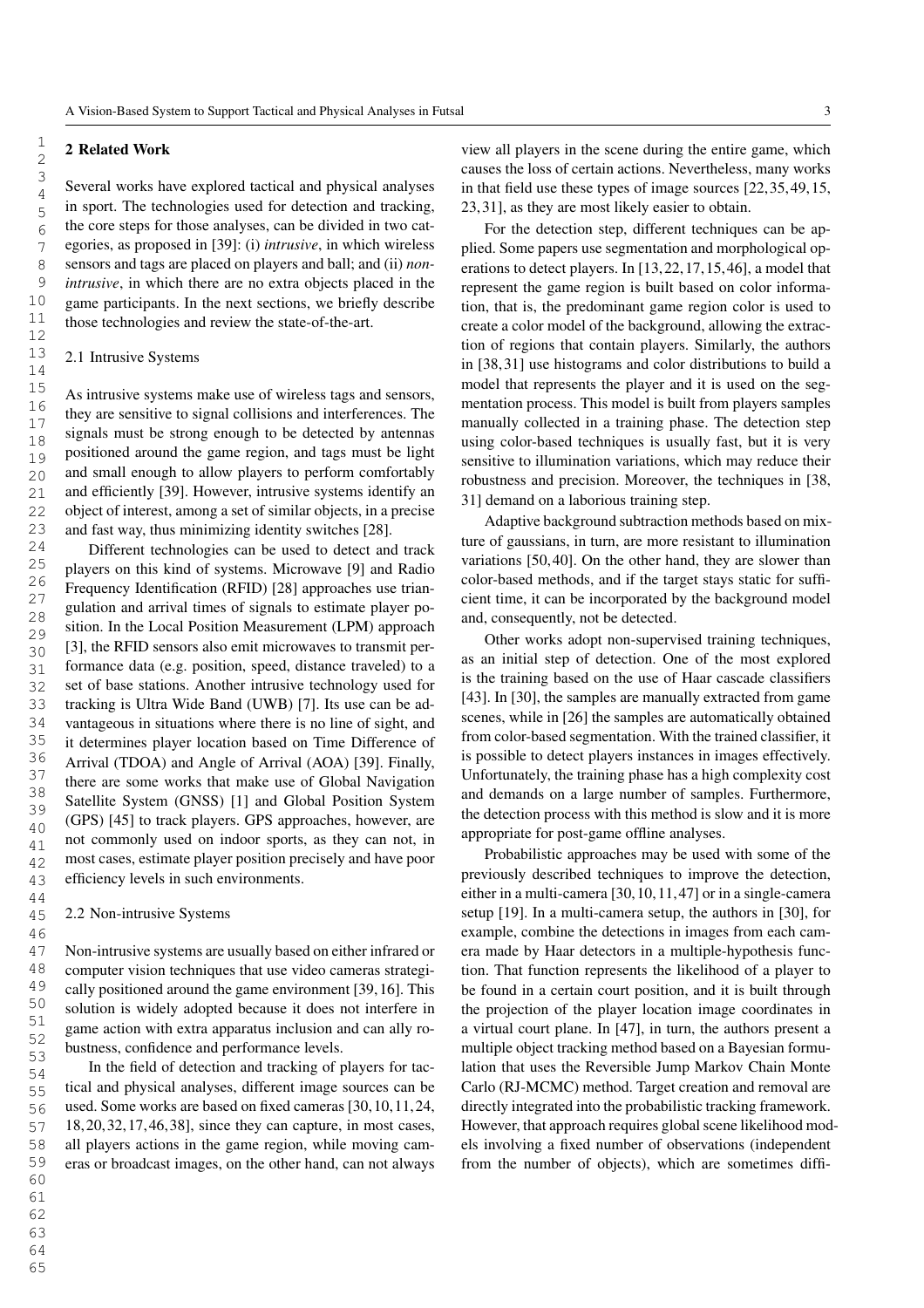cult to obtain. On the other hand, the authors in [10,11] use background subtraction together with the Probabilistic Occupancy Map (POM) [18] technique to detect the players in different situations. In a single-camera setup, the authors in [19] use likelihood maps to estimate the locations of players based on their color distributions.

Regarding the visual tracking of multiple players, different approaches can also be found in the literature [36, 47]. The use of predictive filters is widely adopted in many papers [8]. In [46,13], Kalman filter is used to estimate the speed and position of players and link their trajectories. However, Kalman Filter is not adequate for multiple-hypothesis processes. For this reason, many authors choose to use Particle Filter for players tracking [34,30,24,49,15]. The complexity cost, in that case, increases proportionally with the numbers of players tracked. The players tracking approach of the vision system proposed in this paper belongs to this group of particle filter-based solutions.

Another approach on multiple players tracking is graphbased multiple-hypothesis and trajectory analyses. Graphs that represent the possible players' trajectories are built, modeling their positions in a given instant of time along with their transitions between frames [32,41,20,35,11,10]. The trajectories of players are searched in the graph using a similarity measure [32,41], K-Shortest Paths and linear programming [11], multi-commodity network flow [10] or modeled as a minimum edge cover problem [20,35]. Graph-based methods commonly have a high complexity cost and it is difficult to achieve real-time results in those approaches.

Finally, it is worth mentioning some popular commercial non-intrusive systems that can be found. One widely adopted by many teams in different sports is SportVU [5], that uses a set of fixed cameras installed around the game region and computer vision to track players in real-time. Other commercial vision-based tools can also provide this sort of information (e.g. StatDNA [6], Dartfish [2] and Opta [4]), but they focus on post-game analyses and some operators are responsible to extract the data manually.

# 3 Fundamentals

In this section, we briefly introduce some fundamentals to better understand our system, which uses a Bayesian filtering approach based on the so-called particle filter [12] to track players in a match.

Bayesian theory is a branch of probability theory that allows people to model the uncertainty about the world and the outcomes of interest by incorporating prior knowledge and observational evidence [14]. In other words, Bayes theorem is a mechanism for updating knowledge about some target state in the light of extra information from new data.

In the Bayesian approach to dynamic state estimation, one attempts to construct the posterior probability density function (pdf) of the state based on all available information, including the set of received measurements, considering the probability as a conditional measure of uncertainty [8].

From a Bayesian perspective, the tracking problem can be reduced as to recursively calculate some degree of belief in a state  $s_t$  at time  $t$ , taking different values, given the measured data  $z_i$ , for  $i = 1, ..., t$ . This way, Bayesian approaches assume the dynamic system is Markov - that is, the current state variable  $s_t$  contains all relevant information [12]. The measurement part of the Bayesian formulation is given by the likelihood function.

The problems in which an estimate is required every time a measurement is received can be convenient solved by applying a recursive filtering approach, where the received data can be processed sequentially [8]. To estimate present state based on past data, Bayes filters use a conditional probability  $P(\mathbf{s}_t | \mathbf{s}_{t-1})$  to describe the system dynamics, that is, how the system's state changes over time. In location estimation, this conditional probability is the motion model where the object might be at time *t*, given that it was previously at a specific location at state s*t*−<sup>1</sup> [12].

# 4 The Proposed System

This section describes the proposed system to support tactical and physical analyses of futsal teams, which is divided in five main modules, as illustrated in Fig. 1. The first module performs the acquisition of image sequences of the game by using a single stationary camera. The second module is responsible to detect players in the game region, what is achieved by using an adaptive background subtraction method based on a mixture of gaussians [34,50] and on geometric constraints to check blobs sizes in the resulted binary image. In the third module, the proposed system performs the tracking of players, by using particle filters [34]. Specifically, each player detected is tracked by a separate particle filter. In addition, by using the third module, an operator can: (1) make the initial identification of each player, (2) manage identity switches involving different trackers, (3) re-identify a specific player, whose tracking has been interrupted and (4) start or stop the statistics computation. The fourth module, in turn, computes and stores tactical and physical data about the players, such as, court occupancy heat map, mean and maximum speeds and the distance covered by each one of the athletes. Finally, the fifth module consists in the end user interface of the system, in which the technical staff of a team may formulate their queries. The five steps aforementioned are described in the following.

#### 4.1 Image Acquisition

The first module is responsible to acquire image sequences of the game. Image acquisition architectures differ on the number of cameras and in how they are located on the sports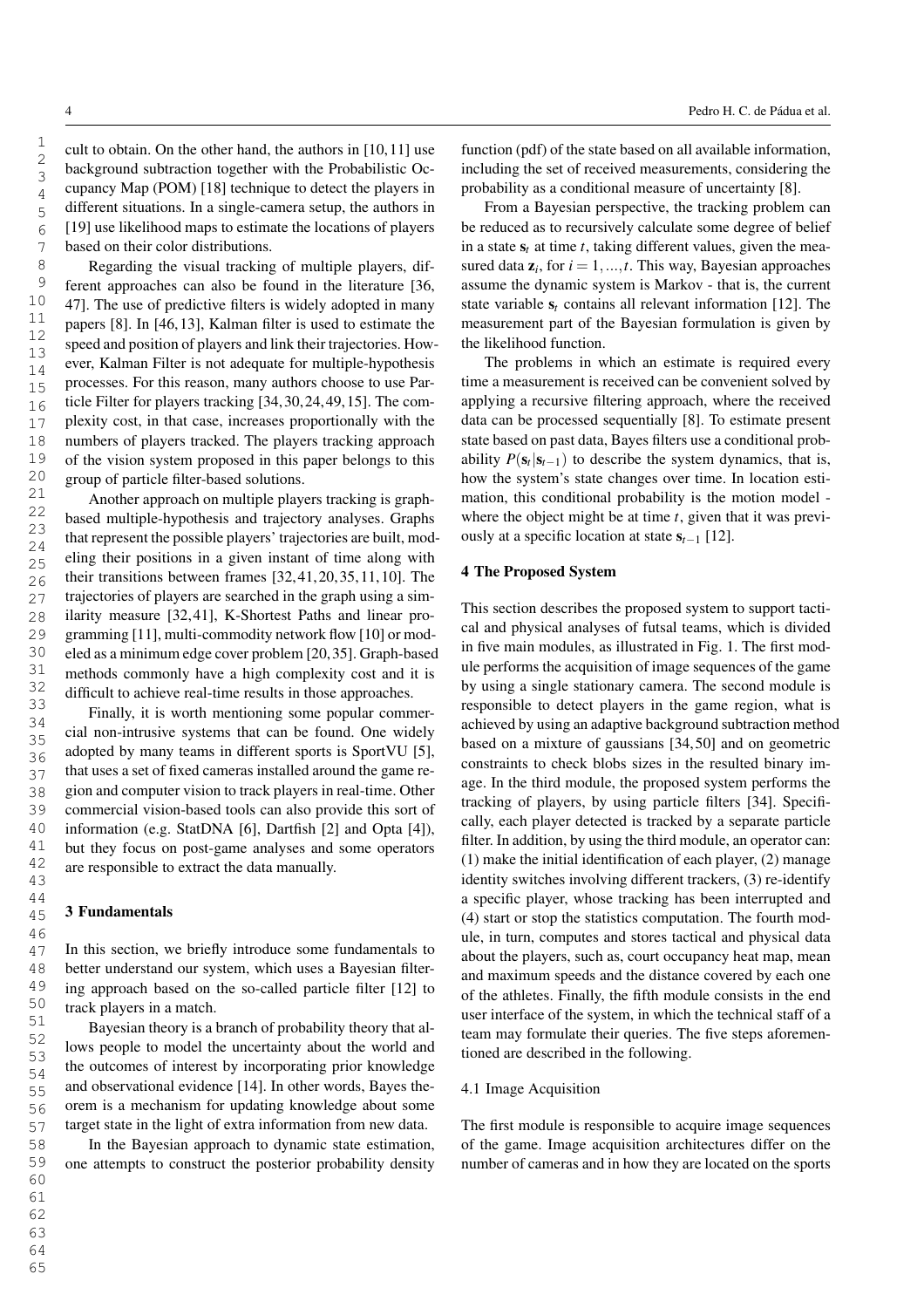

Fig. 1 Overview of the proposed system.

venue. Multiple fixed cameras allow to cover all the field of view and may ease the detection and tracking methods to be applied afterwards. However, those setups demand on sophisticated algorithms to solve the data association problem, in which we determine the correspondence between targets in different cameras. Moreover, the transmitting video data can require lots of bandwidth and will probably be more expensive than a single-camera system because of the extra sensors and the supporting infrastructure demanded. Considering those drawbacks of multiple-camera setups, we propose a solution based on the usage of a single stationary camera, *c*, placed in such a way it can capture top-view images of the court, as illustrated in Fig. 1. With this setup we reduce the effects of occlusions among players.

The camera used is the PROSILICA GC750 with Gigabit Ethernet interface. Images are acquired at 30 frames per second with dimensions of  $752 \times 480$  pixels. To capture the entire court, we make use of a COMPUTAR manual varifocal wide angle lens with focal length ranging from 1.8 to 3.6 mm (model T2Z1816CS). Unfortunately, this kind of lens causes substantial undesirable spherical distortion on the images, as illustrated in Fig. 2(a).

In order to reduce the negative effects of such distortion, the camera is calibrated with the algorithm proposed by Zhang [48], so that its intrinsic parameters are estimated and used to undistort the images. Additionally, as only the court area contains relevant information, the undistorted image is adequately cropped to represent the region of interest, thus reducing the amount of pixels to be processed and resulting in a court image as the one illustrated in Fig. 2(b).

Once the camera pose has been properly determined, the image acquisition module also computes two different homographies  $H_1$  and  $H_2$ . The homography  $H_1$  is used to map points in the camera's image plane to their corresponding ones in the court area, which is essentially a plane in the world coordinate system. Based on  $H<sub>1</sub>$ , the system estimates the distances traveled by the players and their speeds. The homography *H*2, in turn, maps points in the camera's image plane to their corresponding ones in a virtual plane, as shown in Fig.  $7(a)$ . Therefore,  $H_2$  is responsible to support the creation of a player's heat map, which is an indicator of his/her presence in different parts of the court. The map gets heated up in areas where the player has had more control of the ball and does most of his/her work, i.e it turns redder as the player's presence in a particular area increases. To estimate  $H_1$ , we identified a set of 67 static scene points in the court (e.g. the center of the court, its corners, among others) whose positions are known in a world-coordinate system and find their corresponding positions in pixels in the camera's image plane. All those points are shown in green in Fig. 2(b). On the other hand, to estimate  $H_2$ , we have used a subset of 25 points, which are shown in red in Fig. 2(b) and can also be found in the virtual plane illustrated in Fig. 7(a).

## 4.2 Players Detection

The second module of the proposed system performs the detection of players in the game region. To achieve this goal, we use an adaptive background subtraction method based on Gaussian Mixture Models (GMM), as proposed in [50]. Frequently, the scene background presents some regular behavior that can be described by a model. With this model, it is possible to detect a moving object by searching image pixels that does not fit the model.

In our solution, the background model *B* is estimated from a training set denoted as *S*. This training set is built from pixels values **x** sampled over a time period  $\Delta T$ , so that at time *t* we have  $S_{\Delta T} = {\mathbf{x}_t, \mathbf{x}_{t-1}, ..., \mathbf{x}_{t-\Delta T}}$ , and the estimated background model is denoted by  $\hat{p}(\mathbf{x}|S,B)$  [50].

Over time, each new sample is incorporated to the set and the old ones are discarded, so that the model is updated in order to adapt to changes in the scene. In the recent samples, however, there could be some values that belong not only to background but also to foreground objects, represented by the foreground model *F*. This estimative should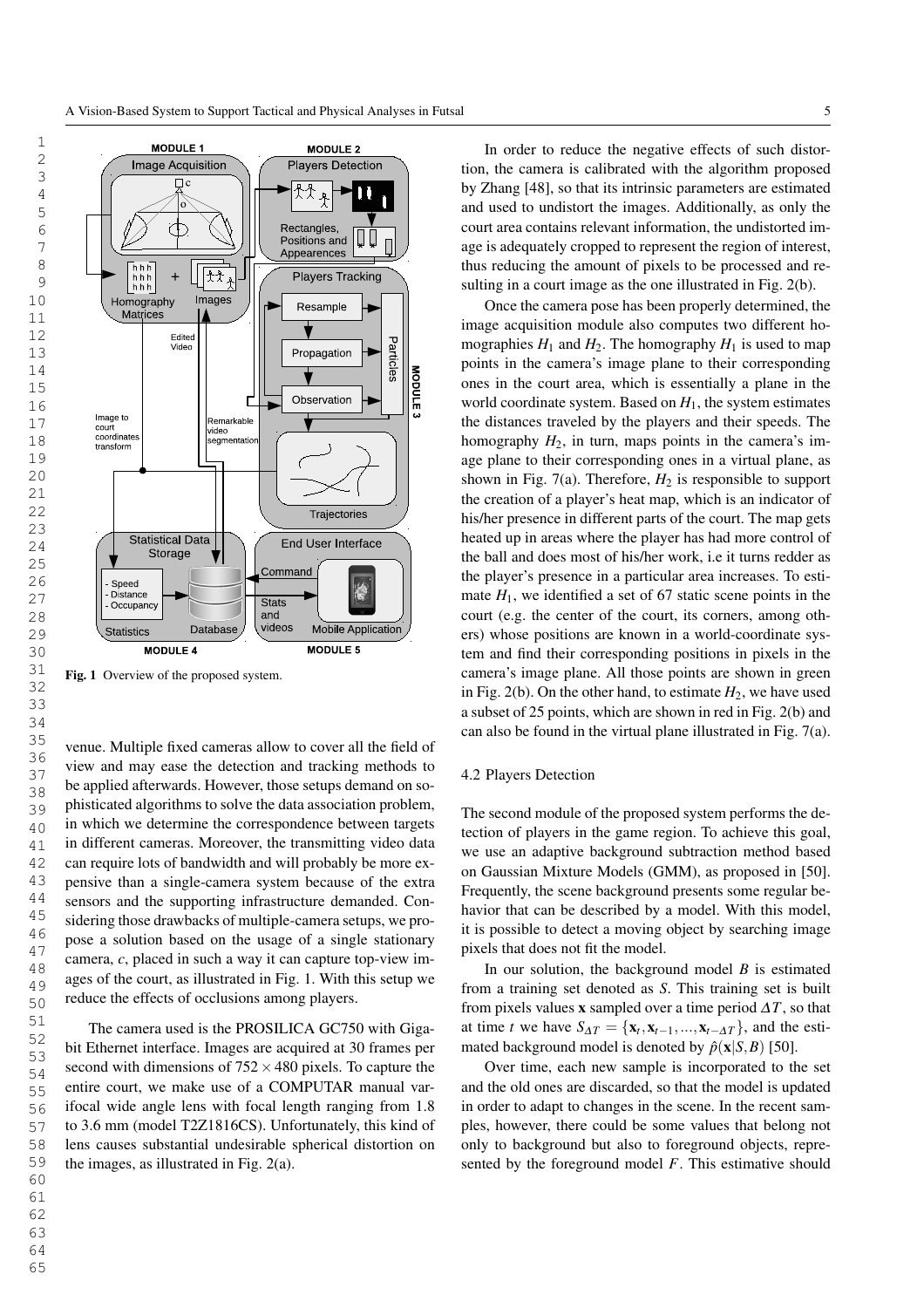

Fig. 2 (a) Example of court image captured by our system, suffering from spherical distortion. (b) Static scene points used to estimate  $H_1$  and  $H_2$ .

be denoted by  $p(\mathbf{x}_t | S_{\Delta T}, B + F)$  and in a GMM with *M* components, is given by [50]:

$$
\hat{p}(\mathbf{x}|S_{\Delta T}, B + F) = \sum_{j=1}^{M} \hat{\pi}_j \cdot \mathcal{N}(\mathbf{x}; \hat{\mu}_j, \hat{\sigma}_j^2 I), \qquad (1)
$$

in which  $\hat{\mu}_j$  is the estimate of the mean of the  $j^{th}$  Gaussian component and  $\hat{\sigma}_j^2$  is the estimate of the variances that describe the *j th* Gaussian component. The covariance matrices are assumed to be diagonal and *I*, the identity matrix, has proper dimensions [50]. The mixing weights (the portion of data accounted by the  $j<sup>th</sup>$  Gaussian), denoted by  $\hat{\pi}_j$ , are non-negative and normalized in such a way they sum to one. The weight  $\hat{\pi}_i$  may be considered as the probability of a sample being derived from the *j th* Gaussian component. In other words, the weight  $\hat{\pi}_i$  specifies the amount of time that certain intensity values (and, similarly, color values) are captured from the scene. This means that the estimation of Gaussian components that correspond to background colors is based on the persistence and variance of each component of the mixture. The likely background colors are those that are captured from the scene during longer periods of time and present a more stable behavior [40].

To estimate the background model from the mixture, the algorithm assumes that Gaussian components having the most supporting evidence and the least variance are most likely to be part of the background. To determine those components, our approach considers that the background contains *L* most likely intensity values. In a clustering approach, static objects tend to form large and concise clusters of pixels with the same value, while moving ones tend to form sparse clusters. This way, the intruding foreground objects will be represented, in general, by some additional clusters with small weights  $\hat{\pi}_i$  [50]. The background model can be approximated by the first *L* largest clusters:

$$
p(\mathbf{x}|S_{\Delta T},B) \sim \sum_{j=1}^{L} \hat{\pi}_j \cdot \mathcal{N}(\mathbf{x};\hat{\mu}_j,\hat{\sigma}_j^2 I). \tag{2}
$$

Sorting the components by their weights  $\hat{\pi}_j$  in descending order, we obtain:

$$
L = \underset{l}{\arg\min} \left( \sum_{j=1}^{l} \hat{\pi}_j > (1 - \beta) \right),\tag{3}
$$

in which  $\beta$  is a measure of the maximum portion of data that can belong to foreground objects without influencing the background model [50]. This way, the first *L* of the ranked components whose weights exceed  $(1 - \beta)$  are deemed to be the background.

A limitation present in earlier background subtraction based on GMM approaches was caused by the use of a fixed number of Gaussian components for each pixel over the time. To increase the accuracy and reduce computational cost, the technique in [50] applies an online procedure to constantly update not only the GMM parameters but also the number of components to be used. Given a new data sample  $x_t$  at time *t*, the recursive update equations are:

$$
\hat{\pi}_j \leftarrow \hat{\pi}_j + \alpha \cdot (\omicron_j^t - \hat{\pi}_j) - \alpha \cdot \rho, \tag{4}
$$

$$
\hat{\mu}_j \leftarrow \hat{\mu}_j + o_j^t \cdot (\alpha/\hat{\pi}_j) \cdot \delta_j,
$$
\n(5)

$$
\hat{\sigma}_j^2 \leftarrow \hat{\sigma}_j^2 + o_j^t \cdot (\alpha/\hat{\pi}_j) \cdot (\delta_j^{AT} \cdot \delta_j - \hat{\sigma}_j^2),
$$
\n(6)

in which  $\delta_j = \mathbf{x}_t - \hat{\boldsymbol{\mu}}_j$ . The constant  $\alpha$  describes an exponentially decaying envelope, used to limit the influence of the old samples and, approximately,  $\alpha = 1/\Delta T$ . For a new sample, the ownership  $o_j^t$  is set to 1 for the "close" component with the largest weight  $\hat{\pi}_i$  and the others are set to zero. A sample is said "close" to a component if the Mahalanobis distance from the component is for example less than three standard deviations. The squared distance from the *j*<sup>th</sup> component is calculated as  $D_j^2(\mathbf{x}_t) = \delta_j^{AT} \cdot \delta_j / \hat{\sigma}_j^2$ . If there are no "close" components, a new component is generated with  $\hat{\pi}_{M+1} = \alpha$ ,  $\hat{\mu}_{M+1} = \mathbf{x}_t$  and  $\hat{\sigma}^2{}_{M+1} = \sigma_0^2$ , in which  $\sigma_0^2$  is some initial variance with appropriate value [50]. If the maximum number of components is reached, the component with the smallest weight is discarded. Finally,  $\rho$  is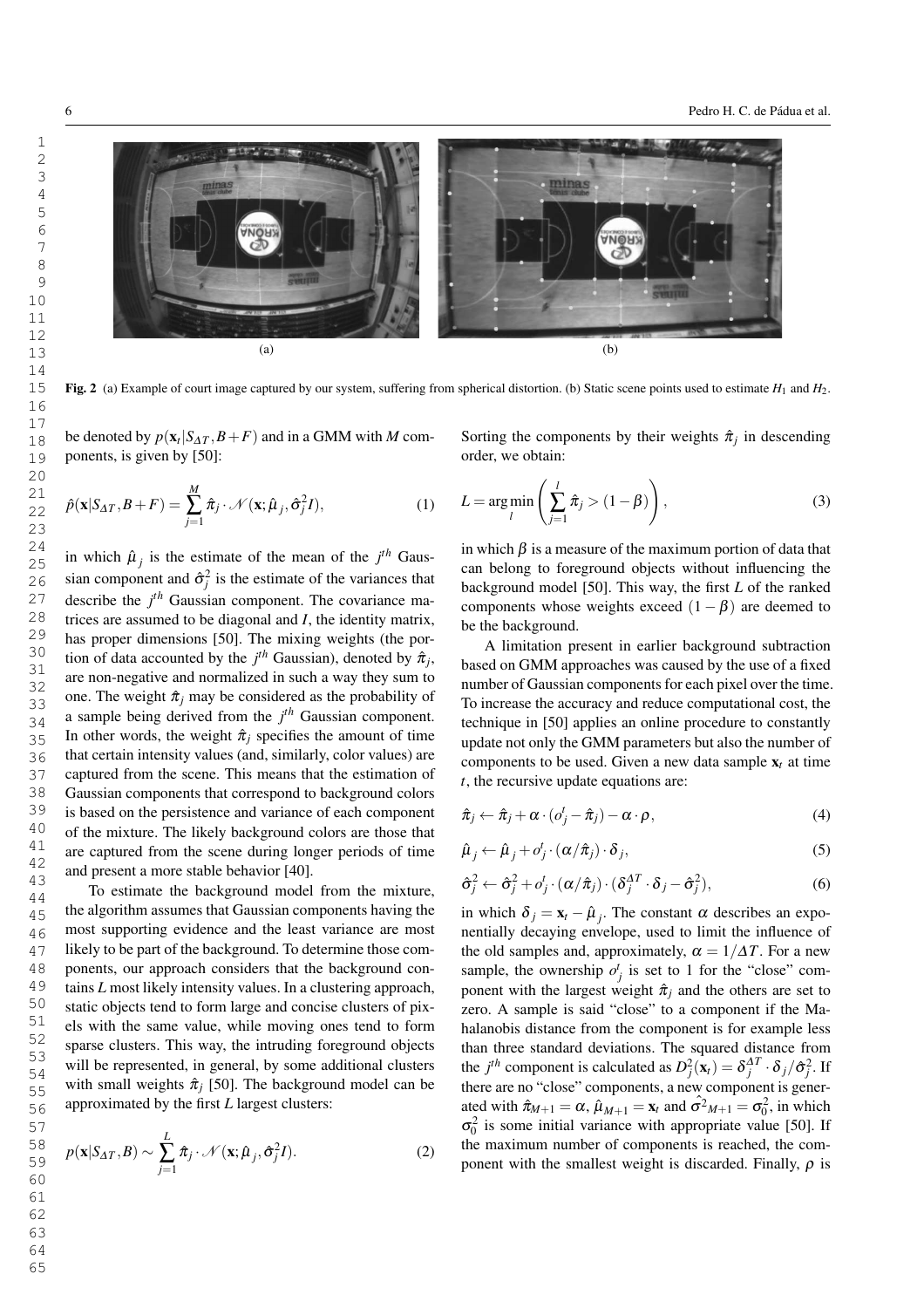the negative Dirichlet prior weight, which will suppress the components that are not supported by the data. If a component has negative weights, it is discarded. After each update, the weights are again normalized.

At the beginning of the execution, the GMM is started with one component centered on the first sample. New components are added or discarded as aforementioned, so that the number of components is dynamically updated and the background model is effectively estimated. Pixel values that do not fit the model are thus considered as belonging to the foreground, until there is a Gaussian component with enough evidence to support their inclusions in the background. In the detection process, only regions inside the court area are considered, to avoid that the movement of coaches, referees or even supporters lead to wrong detections.

To increase robustness, it is necessary to detect moving shadows pixels upon pixels labeled as foreground. In the background subtraction process, a pixel is detected as shadow if it is considered as a darker version of the background, defined by a threshold  $\tau$ . As shadows pixels are marked with a specific value in the resulted image (127 in the present case, resulting in grey pixels), they can be easily removed with a simple threshold operation. Then, we have a binary image in which black pixels represent the background and white pixels represent foreground objects.

The second step of our player detection approach is to perform some morphological operations, as opening (to remove noise pixels and small objects) and closing (to remove small holes on foreground blobs). At this moment, bounding rectangles are assigned to each blob as possible players locations creating a set *R* of regions of interest.

All regions in set *R* must be checked against some geometrical constraints, to verify if they really correspond to players, given their respective width and height and their positions. The *i*-th region in *R* is discarded if  $w_i < w_{min}$  or  $h_i < h_{min}$ , in which  $w_i$  and  $h_i$  denote the width and height of the *i*-th region, respectively, and *wmin* and *hmin* are the minimum values for width and height that a region may assume to represent a potential player in the scene. Similarly, our approach evaluates if  $w_i > w_{max}$  or  $h_i > h_{max}$ , in which *wmax* and *hmax* are the maximum values for width and height for a region that may represent a player. In those cases, if  $w_i > w_{max}$  or  $h_i > h_{max}$ , the approach recursively splits the region into smaller rectangles until they meet the dimensions constraints and, in the following, updates the set *R*.

To process only detections that are inside the court area, the proposed approach considers the players' feet positions instead of the centroids of their corresponding regions in *R*. By doing so, we have increased the accuracy of our system to determine the players' locations on the court. Our key observation is that the perspective projection effect, especially in regions that are distant from the image center, makes the centroid of a detected player an unreliable cue about its actual location, as illustrated in Fig. 3(a). In contrast, by assuming the player's location is given by the position of the point between his/her feet, our approach can deal with particular situations, as for example, when a player runs near the boundaries of the court or when he/she is performing a throw-in. Usually, in those situations, differently from the player's feet, the centroid is outside the court area.

To estimate the location of a player from his/her feet positions, the centroid of his/her corresponding region is connected through a line segment to the image center. Specifically, the intersection point between such a line segment and the bounding rectangle of a player is considered as his/her location estimated from his/her feet, as illustrated in Fig. 3(b). If the line segment does not intersect the bounding rectangle, that is, the line segment is completely inside the rectangle, the centroid of the region is then considered as the estimate of the player's location. Thus, given the estimated locations of players in the camera's image plane, the homography  $H_1$  is used to compute their corresponding ones in the court area and check if the detected objects are inside the limits of the court. If a specific detection is not inside the boundaries of the court, it is discarded.

The final step of the detection module consists in to compute an appearance model that captures the color information of the player and is later used by the tracking module. The appearance model consists of 3 normalized color histograms, with 16 bins each, which are built in the HSV space (one histogram for each channel).

# 4.3 Players Tracking

The third module performs the tracking of players, that is, it estimates players positions at a given time and link their detections over successive frames. In this work, we make use of Particle Filter for this task [34]. Particle filter is a predictive filter, which uses information from the present state of an object to infer its state in the next instant of time. To make this possible, the filter uses a motion model, which describes the motion dynamics of the objects. Through this model, the filter can make a prediction of the position of the object in the next instant of time, which is corrected by an observation model (e.g. the position of the detected player), since it is not exactly known how the object is moving at that moment. With this adjustment, we minimize the effects of accumulated errors that can lead to erroneous predictions. If it is not possible to directly observe the object (for example, in a miss detection), the filter uses only the prediction to keep tracking it until the object can be detected again.

To work with multimodal functions, as in the present case, the filter models its probability functions using a set of *N* samples, or particles – hence the origin of its name. Each particle *i* has at a time instant *t* a state  $s_t^i$ , which contains an information that represents the player. Each particle has also a weight  $w_t^i$ , which refers to how good that sample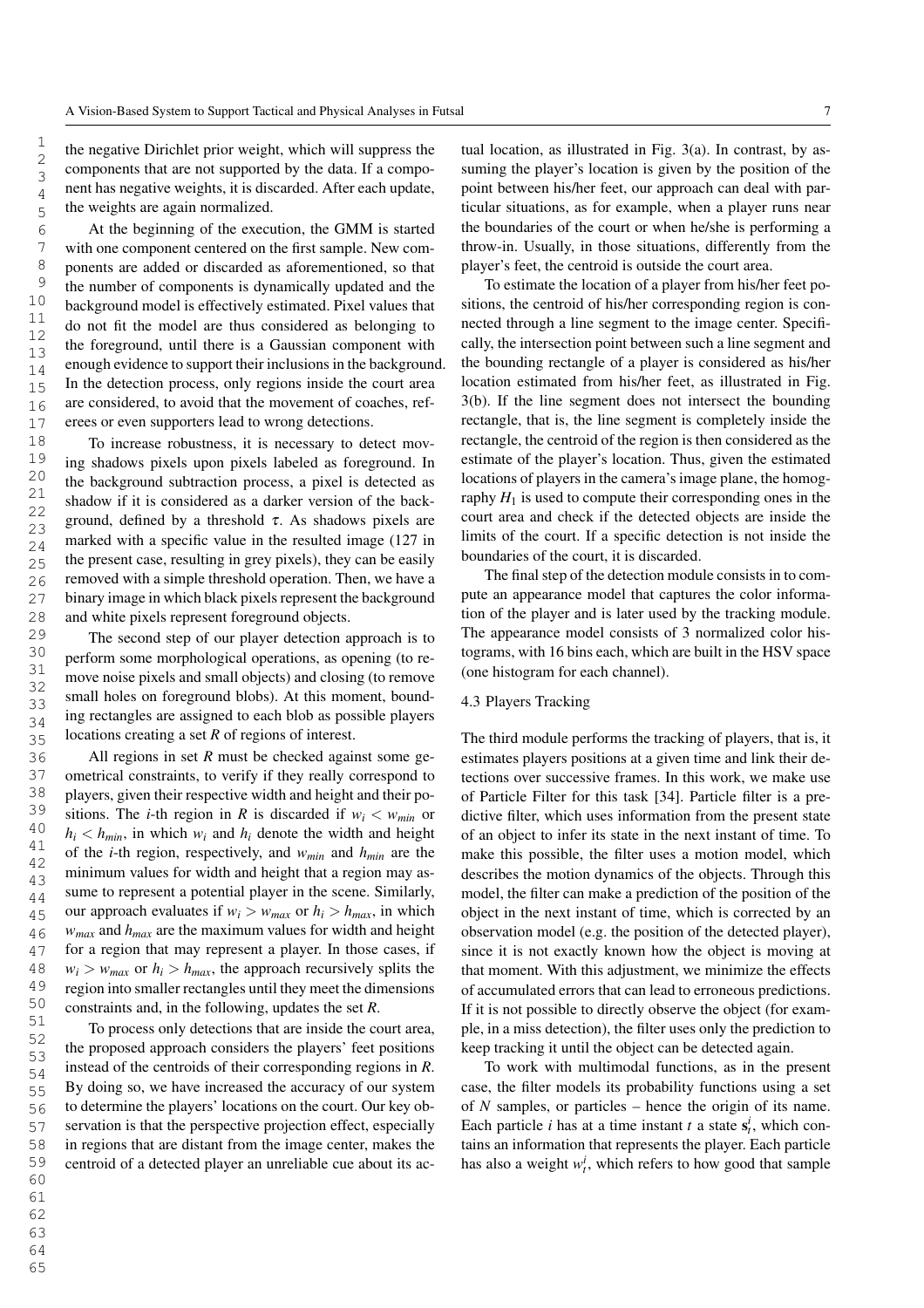

Fig. 3 (a) Centroids and feet locations of players: blue arrows indicate the centroids locations, while green arrows indicate the feet locations. (b) Lines connecting the centroids of detected regions to the image center.

is, or, in other words, what is the likelihood of the player to be found in that position if an observation is made at that instant. In the proposed work, we use a vector with four variables to model the state of a player, so  $\mathbf{s}_t^i = [x \ y \ v_x \ v_y]^T$ , in which the first two variables are the position in 2D space,  $v<sub>x</sub>$ is the velocity on *x* axis and  $v_y$  is the velocity on *y* axis. The estimated state of the player tracked,  $\hat{\mathbf{s}}_t$ , is given by:

$$
\hat{\mathbf{s}}_t = \sum_{i=1}^N w_t^i \cdot \mathbf{s}_t^i. \tag{7}
$$

We start tracking a player from its first detection. To each new detection is associated a tracker, consisting of its own particle filter, the player identification, his/her position history and his/her appearance history. The tracker is considered "valid" if the player associated to it is detected on a minimum number of frames, denoted by <sup>γ</sup>*min*. By "valid" we mean that the tracker can compute the trajectories of the player, to avoid computing trajectories of some tracked objects generated by noise detection. In the same way, a tracker can only live without an associated detection for a limit number of frames, <sup>γ</sup>*lim*, being removed after that.

When a new tracker is created at time  $t_0$ , a set of *N* particles is created with states  $\mathbf{s}_{t_0}^i = [x \ y \ v_x \ v_y]^T$ . The values of *x* and *y* are computed according to a normal distribution around the position of the associated detection with variance  $\sigma_{x,y}^2$ . Moreover,  $v_x$  and  $v_y$  are initialized with values equal to zero. All particles have the same weight, that is  $w_{t_0}^i = 1/N$ .

Next, an iterative process begins, which is repeated for every new frame, consisting of the resample, propagation and observation phases. In the following, we describe each one of those phases, considering *t* as the current time.

#### *4.3.1 Resample*

In this phase, particles are resampled according to their weights in order to build a new set with *N* samples based on the previous one. In a  $[0,1]$  closed interval, we map portions

of this interval to each one of the particles, in such a way that those with larger weights receive larger portions. We then generate a random number *n* and we choose the particle that has the interval which contains *n*. This way, we benefit particles with larger weights, but we still admit repetitions and also allow small weight particles to be selected.

# *4.3.2 Propagation*

In this phase, we propagate the particle set by using the motion model to build the estimate of state  $s_{t+1}$ . That is, we basically make a prediction of the next state. We employ the constant velocity motion model in this work, as proposed by the authors in [30], motivated by the fact that the variations between frames are very small when images are captured at 30 frames per second. Because of that, this model is able to manage sudden changes of directions of the players motion, including those movements that depend on the ball position in the field. In this model, we have:

$$
(x, y)_{t+1} = (x, y)_t + (v_x, v_y)_t \cdot \Delta t,
$$
\n(8)

$$
(\nu_x, \nu_y)_{t+1} = (\nu_x, \nu_y)_t,\tag{9}
$$

in which  $\Delta t$  is the time step. However, as the particle filter deals with the likelihood of an event, there are uncertainties that should be considered. Those uncertainties can be seen as the process noise and we model it as random errors from a zero mean normal distribution with variance  $\sigma_{v_x,v_y}^2$ , which is empirically defined. Such errors help differentiate the state of repeated particles, improve the representativeness in that point and avoid repetitions that break the tracking step [30].

With a time step  $\Delta t = 1/30$ , the model can be rewritten in matrix terms as:

$$
\mathbf{s}_{t+1} = \begin{bmatrix} 1 & 0 & 1/30 & 0 \\ 0 & 1 & 0 & 1/30 \\ 0 & 0 & 1 & 0 \\ 0 & 0 & 0 & 1 \end{bmatrix} \cdot \left( \begin{bmatrix} x \\ y \\ v_x \\ v_y \end{bmatrix}_t + \begin{bmatrix} 0 \\ 0 \\ e_{v_x} \\ e_{v_y} \end{bmatrix} \right), \quad (10)
$$

in which  $e_{v_x}$  and  $e_{v_y}$  are the process noise.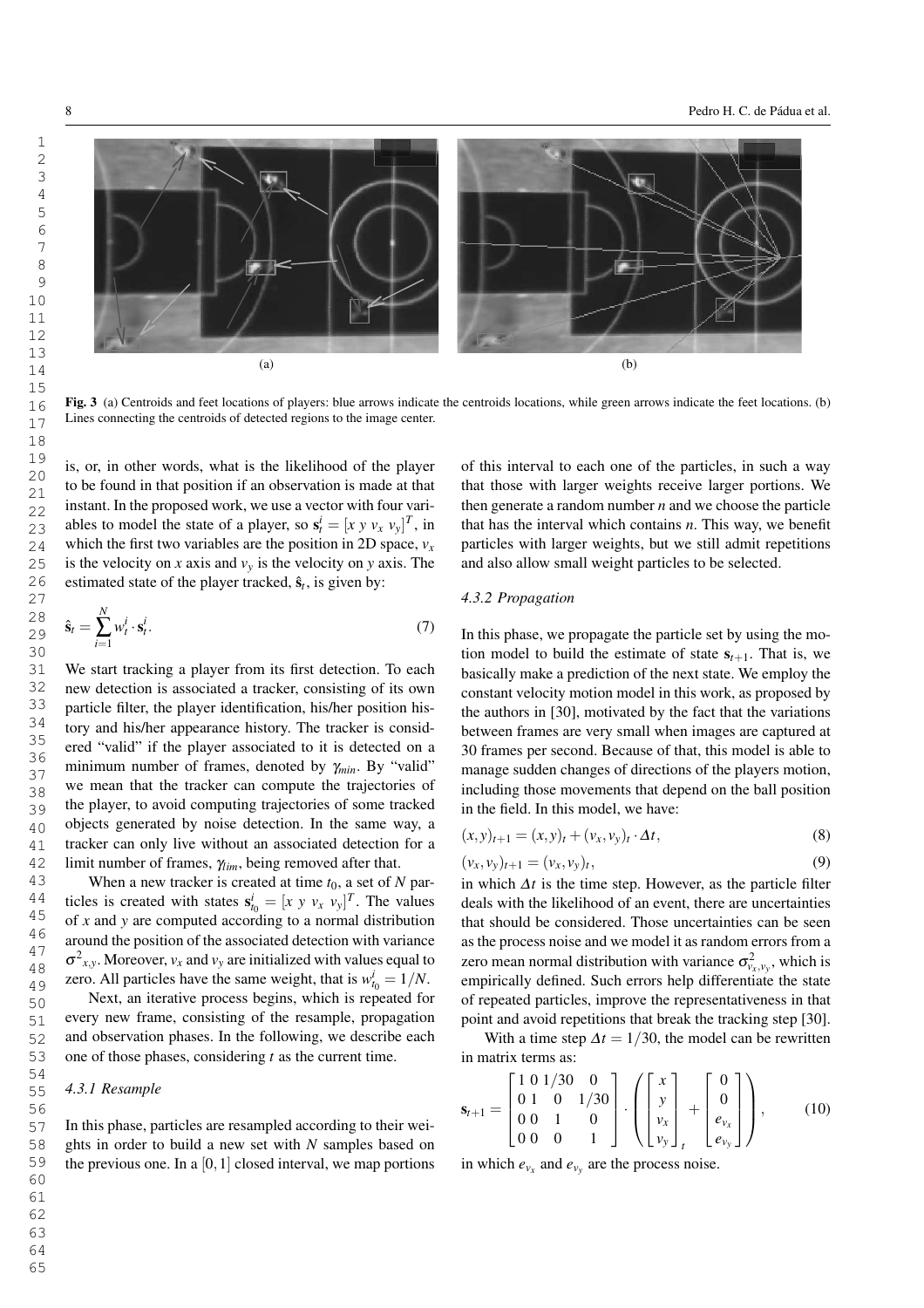## *4.3.3 Observation*

In this phase, the estimates are adjusted by an observation model z of the object, to confirm or correct them. At this moment, we compute the new particle weight, which denotes how good that representation is. In other words, what is the likelihood of the player be found in that position if an observation is made at that moment, denoted by  $P(\mathbf{s}_{t+1}|\mathbf{z}_{t+1})$ . As we are tracking players and estimating their positions, we adopt a model in which  $\mathbf{z}_{t+1} = [x \ y]^\top_{t+1}$ , so only the position information is considered.

As we deal with multi-player tracking, it is necessary to decide which detection should guide each tracker, to adjust its prediction in this phase. This way, each tracker should be associated with one detection at most and this problem is called an association problem. To solve it, we apply the wellknown Hungarian Algorithm [25]. This technique calculates the cost of all association possibilities, given in our work by the Normalized Euclidean Distance between a position of one detection and the predicted position of a tracker. The algorithm makes the appropriate associations in such a way that each tracker is associated with one detection at most with the smallest possible cost, in polynomial time.

With all associations made, we check if each cost given is smaller then a threshold  $\lambda$ , which controls the maximum acceptable cost. We do this to minimize unreal situations, most likely caused by false positive detections (e.g. a player that is detected at the penalty mark in one frame and in the next he/she is detected at the center of the court, being impossible to a human to travel such distance in such a small period of time). If a detection that does not really exist is associated to a tracker, this tracker uses only its prediction and appearance data to correct its estimate. When the number of strikes is larger than  $\gamma_{lim}$ , the tracker does not have detections associated to it for a substantial number of frames and then we remove it. On the other hand, if a valid detection is associated to the tracker, we use it to adjust the prediction.

To estimate the particles weights, two different methods are used, which are chosen in accordance with the existence or not of a detection associated to the tracker. Considering such an existence, we compute the Euclidean Distance *d* between the position  $(x, y)$  of the *i*-th particle at state  $s_{t+1}^i$  and the player's location according to his/her corresponding detection. We use *d* in a normal probability density function that returns the particle weight and is given by:

$$
\frac{1}{\sqrt{2\pi\sigma^2}} \cdot e^{\left(-\frac{d^2}{2\sigma^2}\right)},\tag{11}
$$

in which  $\sigma^2 = \sigma_{x,y}^2$ . We set the initial variance  $\sigma_{x,y}^2$  for the position based on the mean size of the player in images. During tracking, that variance is inversely proportional to the number of successfully tracked frames for a player (down to a lower limit  $\theta_l$ ). Hence, the longer a player is tracked successfully, the less the particles are spread. In the same way, when it is not possible to detect the player associated to a tracker, we increase the variance up to a higher limit  $\theta_h$ , to spread the particles and to make better estimates.

On the other hand, if there is no detection associated to the tracker, the particle weight is computed by a four-step method that combines prediction and appearance data. The first step consists in to estimate the particle's appearance model, which similarly to the player's appearance model, consists of 3 normalized color histograms, with 16 bins each, which are built in the HSV space (one histogram for each dimension). In a second step, the method computes the similarities between the estimated particle's appearance model and all the other models previously computed by the tracker. The largest similarity value obtained is returned. To compute the similarity between two models, the method uses histogram correlation. In this case, the values 0 and 1 represent the smallest and largest similarities, respectively. Therefore, analogously to the strategy used in [30], by considering an appearance model *A* as a list of 3 histograms and *A<sup>i</sup>* as the *i*th histogram in this list, we compute the similarity between two appearance models  $A_1$  and  $A_2$  as follows:

$$
f_s(A_1, A_2) = \prod_{i=1}^3 f_c(A^i_1, A^i_2),
$$
\n(12)

in which  $f_s(\cdot)$  is the similarity measure between two models and  $f_c(\cdot)$  is the correlation function between the counting values obtained from the histograms bins. The largest similarity value obtained,  $f_s^{max}$ , is used in a probability density function given by  $5 \cdot (f_s^{max})^5$ , which is empirically determined, in such a way that particles that are less similar to the tracker have smaller weights, while particles that are more similar have larger weights. The third step, in turn, is analogous to the scenario when a detection is associated to the tracker. However, the Euclidean Distance *d* is now computed between the position  $(x, y)$  of the *i*-th particle and the mean position of the estimate in the propagation phase. The fourth and final step consists in to perform a weighted sum to combine the weights obtained in the second and third steps. Thus, the particle weight for the case when there is no detection associated to the tracker is given by:

$$
w_{sum} \cdot w_s + (1 - w_{sum}) \cdot w_d, \tag{13}
$$

in which  $w_s$  is the weight of the similarity obtained in the second step,  $w_d$  is the weight of the Euclidean distance obtained in the third step and *wsum* is a factor that determines the contribution of each one of the variables in the composition of the particle's weight.

Afterwards, we normalize the weights so that they sum up to one. From that, the estimated state  $\hat{\mathbf{s}}_{t+1}$  of the tracker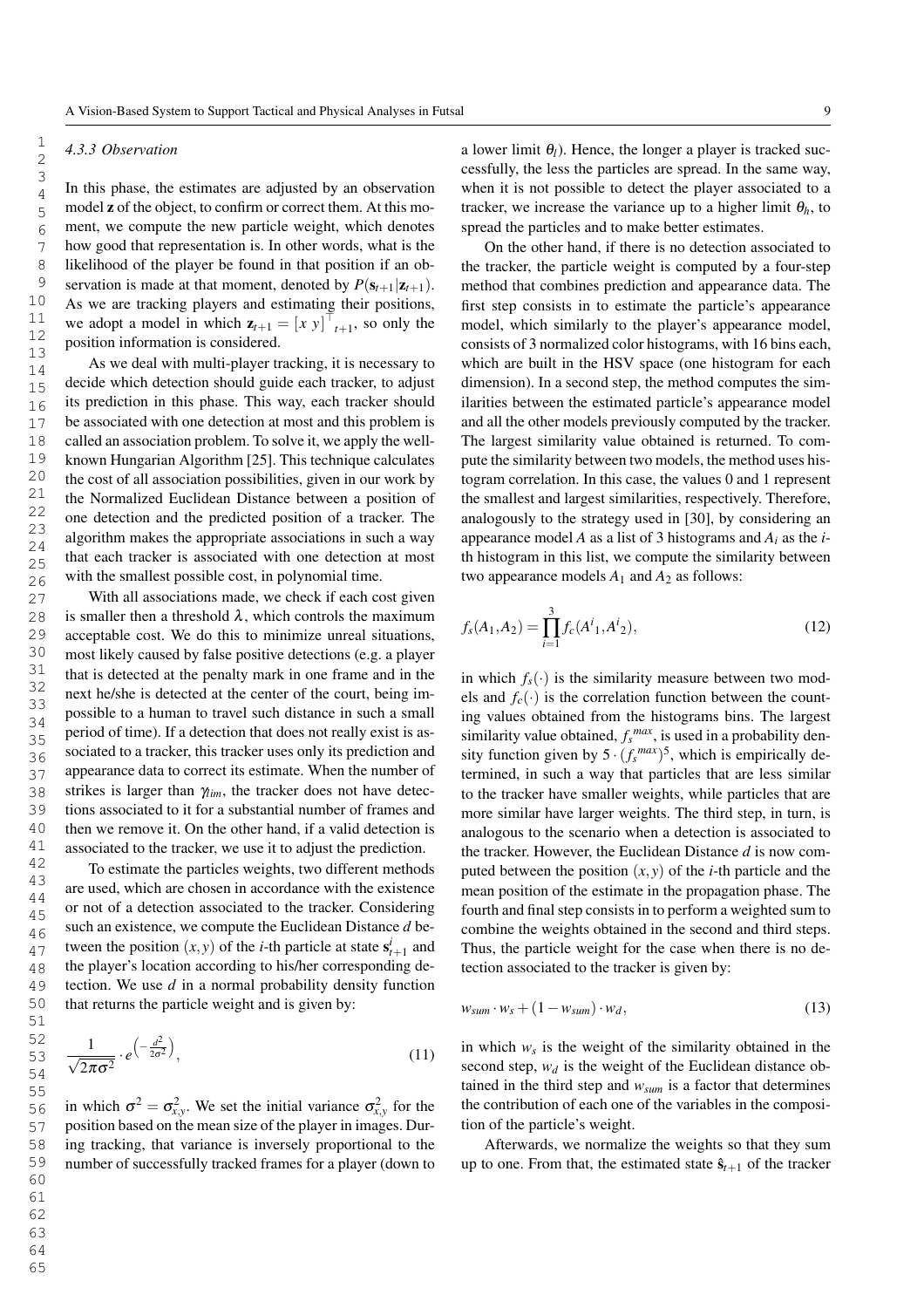may be computed again by using Equation (7) and the particle filter is ready for a new cycle. For each iteration, our approach stores in the tracker history the location of the player, given by its estimated state, so that we can compute his/her trajectories over time, as well as his/her statistics of interest.

Importantly, an operator manually performs the initial identification of each player to be tracked through the players tracking module. The operator sets the tracker's identifier with the player's number and informs the team he/she belongs to. The operator is also responsible for undoing complex confusing situations during the game as, for example, cases of identity switches involving different trackers. In addition, the operator can perform the re-identification of a specific player who has been tracked, but had his tracking interrupted by any reason. Finally, the operator is responsible to start and stop the statistics computation, in order to avoid that interruptions during the game can affect and damage the physical and tactical data computed.

# 4.4 Statistical Data Storage

Once the players trajectories have been obtained, the fourth module performs the computation of players statistics. The statistical data estimated consist of occupancy heat maps (tactical data), as well as distance covered, mean and maximum speeds of players (physical data).

To estimate the player's heat map, the corresponding tracker holds an occupancy matrix with the same dimensions of the virtual court illustrated in Fig. 7(a). At each time instant *t*, that is, at each frame processed, our approach estimates the player's location in the image plane, which is then mapped to the virtual court by using the homography  $H_2$ . Next, our approach increments the occupancy matrix position that corresponds to the mapped location. When the tracking of a player is ended, the occupancy matrix stores the court positions that have been visited and the number of times that the player was present in those positions. Finally, by using a colormap and the aforementioned occupancy matrix, the player's heat map is obtained and stored.

On the other hand, differently from the heat map computation, our approach computes the physical data of a player only at a rate of 15 frames per second. This sampling rate is adopted because of two main reasons. Firstly, note that our solution captures images at 30 frames per second. At this frame rate, the distances traveled by the athletes and, consequently, their speeds do not vary significantly between consecutive frames. Therefore, to estimate physical data at every time instant creates an unnecessary computational cost. Secondly, the estimated location of a player may sometimes modify significantly between frames, even when the player has moved himself/herself very little. This occurs because of the size variation of the bounding rectangle assigned to the blob that potentially represents the player. In this case, the



Fig. 4 Example of a tracking interruption event of a specific player.

player's location estimated from his/her feet may alter in a significant manner and, thus, add errors to the statistics computed. For those reasons, we have performed a careful analysis about the most appropriate sampling rate to be used. This analysis was based on a statistical test, which is described in the experimental results section, and concludes that a rate of 15 frames per second was adequate for our application.

Basically, for every 15 frames, the current and immediately preceding locations of the player are mapped to the court area by using the homography  $H_1$ . Next, the Euclidean distance is calculated between those locations. The value obtained is added to the variable of the tracker responsible for storing the distance covered. By using the distance information, in turn, the player's speed is derived. The maximal speed of a player is given by the largest "current" speed estimate. Such estimate of speed is computed by dividing the Euclidean distance obtained at this stage by the period of time between the computations (0.5 seconds, since the statistics are calculated every 15 frames). Finally, the player's mean speed is obtained by dividing his/her total distance traveled by the period of time that he/she has been tracked.

The players statistics are stored in data structures at predetermined periodic time intervals or just before a tracker is removed. Unlike the trackers, which are volatile entities, those data structures can permanently keep the tactical and physical data of the players. The information stored in the data structures may come from different trackers. Those data structures are still used in some special recurrent situations, as the one described in the following.

Consider a tracking interruption event at time instant *t* of a specific player, as illustrated in Fig. 4, where a player must be re-tracked. In that scenario, the player keeps moving along the path indicated by the dotted blue line without being detected by our system. Suppose now that at a posterior time instant the player has been detected and, consequently, tracked again. By observing such a situation at time  $t + n$ , the system operator re-identifies the player and, in this case, the data structure containing his/her statistics are retrieved and copied to the new tracker created. Thus, the player's tracking and statistics computation can be properly continued.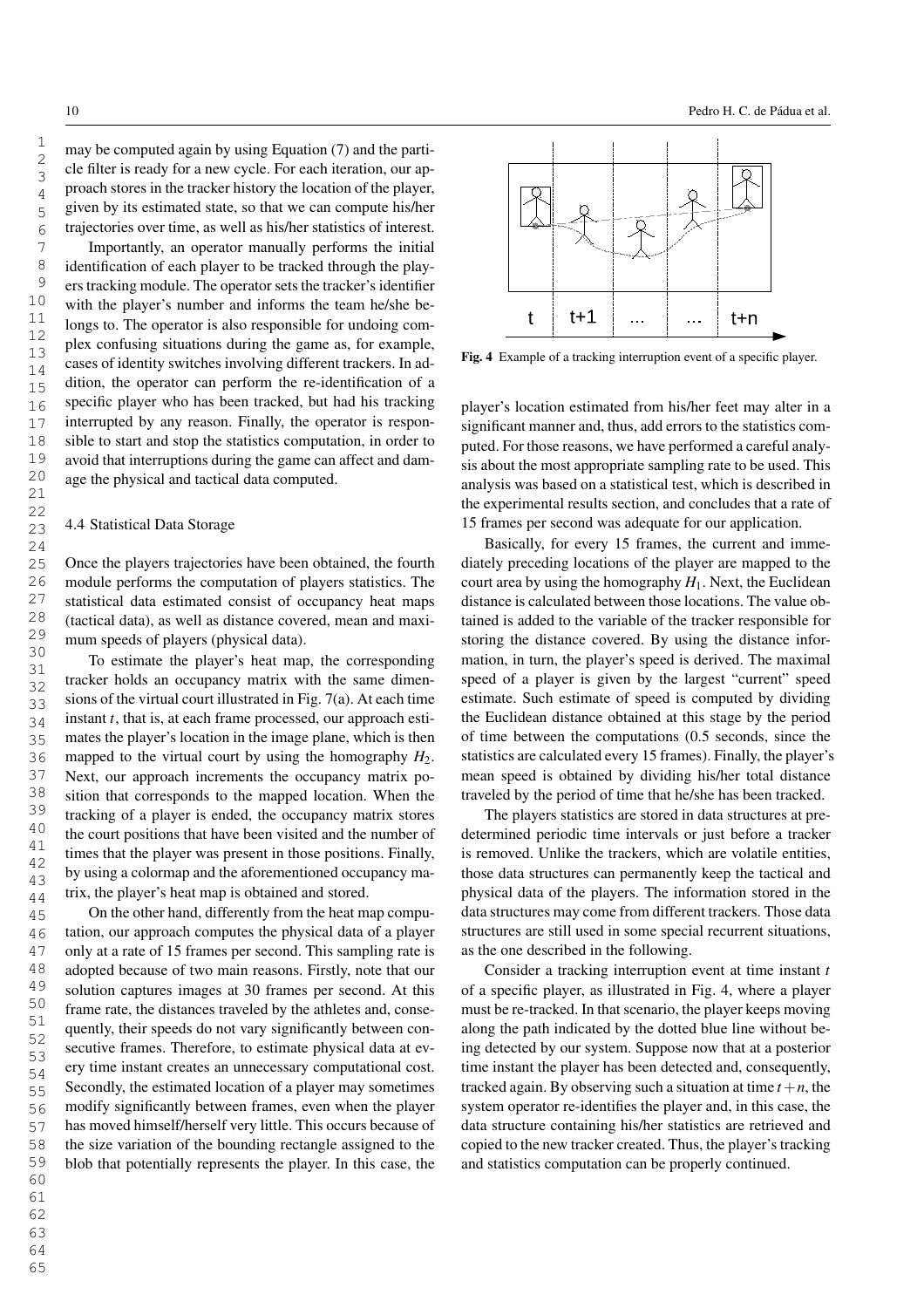To minimize errors in the computation of players physical data, caused by tracking interruption events as the one illustrated in Fig. 4, we calculate the Euclidean Distance between the last estimated player's location (at time instant *t*) and the new location where he/she has been reindentified (at time instant  $t + n$ ). That distance is represented by the red dashed line in Fig. 4 and is used together with the information about the number of frames without detection  $(n = (t + n) - t)$  to update the player's statistics.

Another situation that is addressed by the statistical data storage module is the substitution of a player. In futsal, a player who has been substituted by another one may later return to the game, if necessary. When a player leaves the court area to be substituted, he/she is not any more detected by our system. In this case, his/her statistics are properly stored in the corresponding data structure before the tracker is removed. Posteriorly, when that player returns to the game, the system operator performs his/her re-identification and activates a boolean variable, which specifies that such a player has already participated in the game. Thus, the data structure containing his/her statistics are retrieved and copied to the new tracker created. To proceed with the computation of physical data of a player who has been substituted, our solution consider the last estimated player's location (before leaving the court) as his/her current one.

All the statistical data computed by our solution are stored in a database, which receives requests for information of end-users from a specific mobile application that is briefly described in the next section.

# 4.5 End User Interface

The fifth and last module consists in the end user interface. Basically, through this module, which has been specially developed to run on Android mobile devices, the technical staffs of futsal teams formulate their queries regarding the players statistics and visualize the results. The Android platform has been chosen due to its popularity, open-source nature for an extensive customisation and low cost. The developed application retrieves information from the system's database by using the open standard format named JavaScript Object Notation, which is frequently considered as an effective and lightweight data-interchange format.

The information requested is presented on different screens. At the beginning of the application's execution, the first screen presented to the end user is the list of teams. When the user selects a specific one, a screen containing its corresponding players is shown. By clicking on a player, his/her information is provided, such as name, number, position and physical statistics collected. An additional button allows the visualization of the player's heat map as well.

By using the application, the user can also obtain video segments that capture actions of interest for the analyses of the technical staff. Specifically, the user may run a command

Table 1 Parameters' values used in the experiments.

| Parameter                    | Value         |
|------------------------------|---------------|
| $W_{min}$ , $h_{min}$        | 5 pixels      |
| $W_{max}$                    | 40 pixels     |
| $h_{max}$                    | 30 pixels     |
| N                            | 350 particles |
| $\gamma_{min}, \gamma_{lim}$ | 15 frames     |
| $\sigma_{\!x,v}$             | 5 pixels      |
| $\sigma_{v_x,v_y}$           | 5 pixels      |
| $\theta$                     | 3 pixels      |
| $\theta_h$                   | 7 pixels      |
| $\lambda$                    | 0.05          |
| $W_{sum}$                    | 0.70          |
|                              |               |

at the moment the key event occurs. The system can then edit a video file containing some previous and subsequent game actions along with the one of interest and make them available for streaming in the mobile device. The technical staff can show this video segment to players to correct team flaws or to show weaknesses of the opponent team. To achieve this goal, a video buffer is used by our system, whose size may be adapted according to the end user's demand.

## 5 Experimental Results

In order to evaluate the accuracy, efficiency and applicability of our system, we tested it on a challenging set of experiments. Those experiments allowed us to individually assess the proposed approaches for players detection, players tracking and players statistical data computation.

We have used two datasets for this task, namely, one dataset of an official futsal match and another one of a training match, which include different tactical and physical demands players may be exposed to. Both datasets come from the Minas Tênis Clube professional futsal team acting in its arena. The images were captured at 30 frames per second with dimensions of  $752 \times 480$  pixels. However, as mentioned in Section 4.1, we crop the court region in the images, resulting in frames with dimensions of  $640 \times 370$  pixels.

We have manually annotated the positions of the athletes in the images with a bounding box around each player, once every 15 frames, to create the ground truth for each dataset. The mean bounding box of a player in the images is  $30 \times 20$ pixels. We chose the 15 frames time step because it would be a very laborious task to manually set up those boxes in every frame of the sequences. Similarly, the sequences lengths were chosen in such a way they could provide relevant information for the tests without preventing their executions.

As shown in Section 4, different parameters must be initially defined, so that our system can be properly used. A set up phase was conducted and the values of those parameters were empirically determined by using our knowledge about the problem (see Table 1). Next, the experimental results are presented.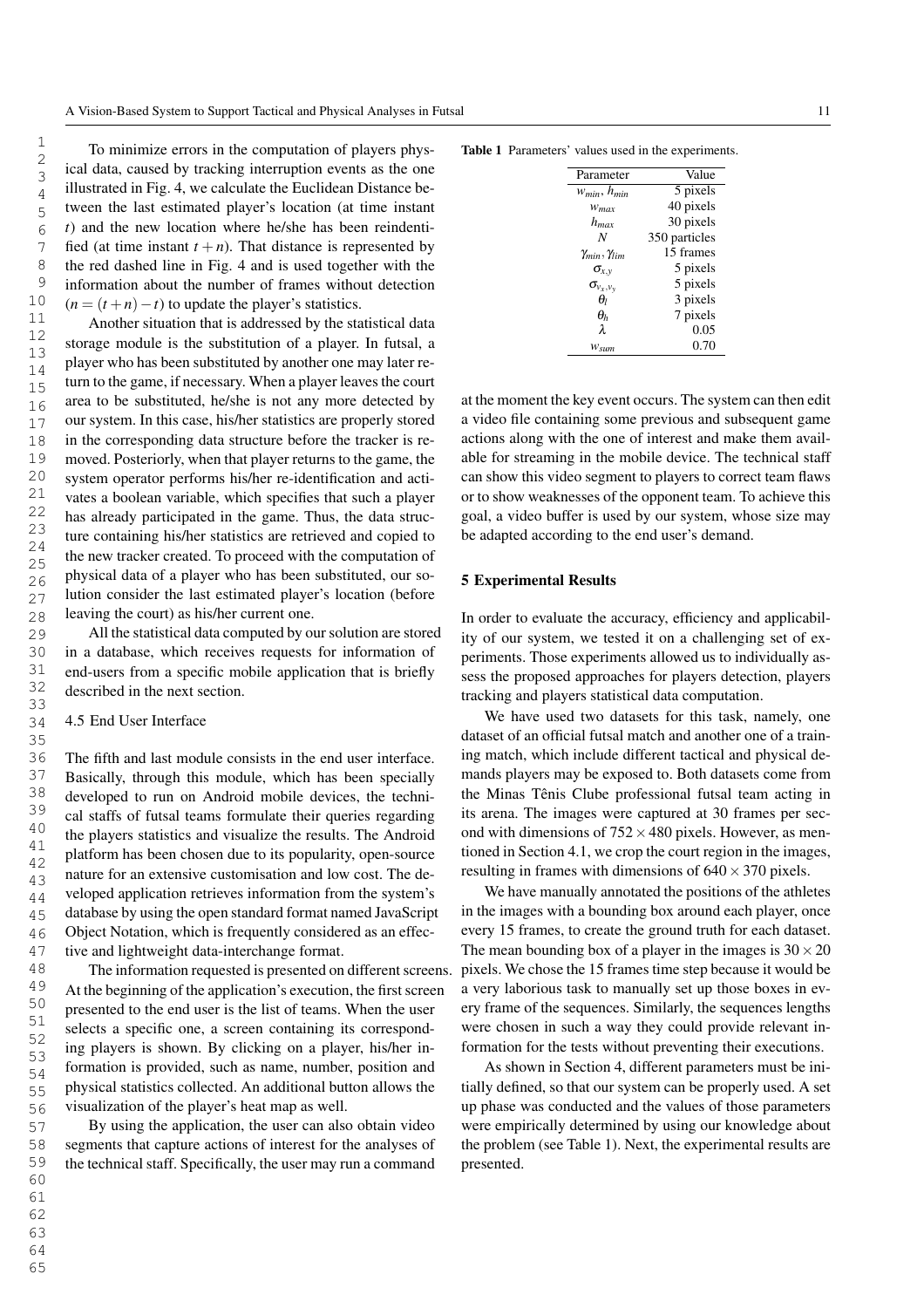1

# 5.1 Official Match Dataset

The first dataset consists of an image sequence captured from an official futsal match, which contains 12,870 frames and corresponds approximately to a 7 minute long video. Official matches demand on greater physical loads compared to training matches. Moreover, tactical approaches are applied and validated in real challenging game actions.

## *5.1.1 Players Detection Results*

To evaluate the detection of players performed by our system, we use the MODA CLEAR metric [21], which stands for Multiple Object Detection Accuracy. This metric has become one of the standards for the evaluation of object detection algorithms in the computer vision area and utilizes the number of missed detections (false negatives) and false positive counts. We compute the number of false negatives (FN), false positives (FP) and true positives (TP) based on an overlap ratio between the annotated box in the ground truth and the bounding rectangle of the *i*-th region in *R* where the player was detected. For a given overlap ratio threshold  $\tau_{ov}$ , a detection *D* is a true positive if [42]:

$$
\frac{|D_i \cap G_i|}{|D_i \cup G_i|} \ge \tau_{ov},\tag{14}
$$

in which  $D_i$  and  $G_i$  are the *i*-th mapped pair of detection and ground truth.

The choice of the value  $\tau_{ov}$  varies with the evaluation context. For larger objects, that cover several thousands of pixels, values such as 0.5 or 0.7 are suitable for the threshold. However, for small objects as in this work, in which players have a mean size of  $30 \times 20$  pixels, even small deviations in size or position of the bounding box can induce significantly less overlap [42]. In order to demonstrate the impact of the overlap ratio threshold on the system's performance evaluation, we vary  $\tau_{ov}$  value between 0.1 and 0.5.

As the MODA metric is originally defined for single frames, we can compute the Normalized MODA (N-MODA) for the entire sequence as [21]:

N-MODA = 
$$
1 - \frac{\sum_{t=1}^{N_{frames}} (c_{FN} \cdot FN_t + c_{FP} \cdot FP_t)}{\sum_{t=1}^{N_{frames}} N_{G_t}},
$$
 (15)

in which  $FN_t$  is the number of false negatives,  $FP_t$  is the number of false positives and  $N_{G_t}$  is the number of objects on the ground truth  $(TP + FN)$ , all these three values related to a given frame at time *t*. Thus, the false negative counts at that time is given by the number of objects on the ground truth for that frame minus the number of true positives found in that image. On the other hand, the false positives in a frame are calculated by subtracting the number of detected objects in that frame by the number of true positives obtained in the same image. The weights  $c_{FN}$  and  $c_{FP}$ , in turn, can be viewed as cost functions used to weigh the impact of false negatives and false positives, respectively. As in [21], in this assessment, *cFN* and *cFP* are both equal to one.

Table 2 shows our players detection results for the *Official Match* dataset. For clarity, we also calculate the F-Score as the harmonic mean between precision (Pre.) and recall (Rec.). Fig. 5 shows the impact of varying  $\tau_{ov}$  value over the N-MODA and F-Score values and over the global mean error obtained. To calculate the global mean error, we firstly compute the mean error in each frame. For each detection regarded as true positive, we calculate the Euclidean distance between the foot position given by the bounding rectangle of the detection and the foot position given by the annotated box, both positions in court coordinates. Then, we calculate the mean distance for the frame and finally the global error is obtained by computing the average of the mean distances obtained in each frame of the sequence.

Our results show that, lowest values of  $\tau_{ov}$  are more appropriate and lead to significant values of N-MODA and F-Score, as aforementioned, since the system handles small objects in the scene. However, upon decreasing the threshold value, there is an obviously increment on the error, since larger deviations are allowed for true positive detections. Those deviations are caused, generally, by our system merging the detections of two or more athletes or by partial detection of the players. Still, the global mean error for the players detection in this sequence is less than 30 cm, regardless of the overlap ratio threshold used. This is a promising value, considering the dimensions of the court  $(38 \times 19 \text{ m})$ .

Moreover, this dataset is very challenging and imposes several difficult situations in the detection process. A complex situation, for instance, is that substitute players and technical staff stay too close to the court area during the games in this arena. Specifically, the substitutes warm-up very close to the court boundaries and sometimes they even step into the court. Thus, they are detected, which increases the false positive counts. The same happens with coaches, when they pass instructions to their teams. To handle this, it is possible to narrow even more the region considered as the playing area. However, this restriction also leads to interruptions on the detection of athletes that are moving on the borders of the court or are performing a throw-in or a corner kick, increasing the false negative counts in those cases.

We decided to not detect and track the two referees in our system. In futsal, each referee moves sideways off the playing area, close to the sidelines. Considering them in this as-

Table 2 Players detection results for the *Official Match* dataset.

| $\tau_{ov}$    | TP   | FP   | FN   | Prec. | Rec.  | F-Score | N-MODA |
|----------------|------|------|------|-------|-------|---------|--------|
| 0 <sub>1</sub> | 6563 | 655  | 2032 | 0.909 | 0.764 | 0.830   | 0.687  |
| 02             | 6545 | 673  | 2050 | 0.907 | 0.762 | 0.828   | 0.683  |
| 03             | 6431 | 787  | 2164 | 0.891 | 0.748 | 0.813   | 0.657  |
| 04             | 6144 | 1074 | 2451 | 0.851 | 0.715 | 0.777   | 0.590  |
| 0.5            | 5576 | 1642 | 3019 | 0.773 | 0.649 | 0.705   | 0.458  |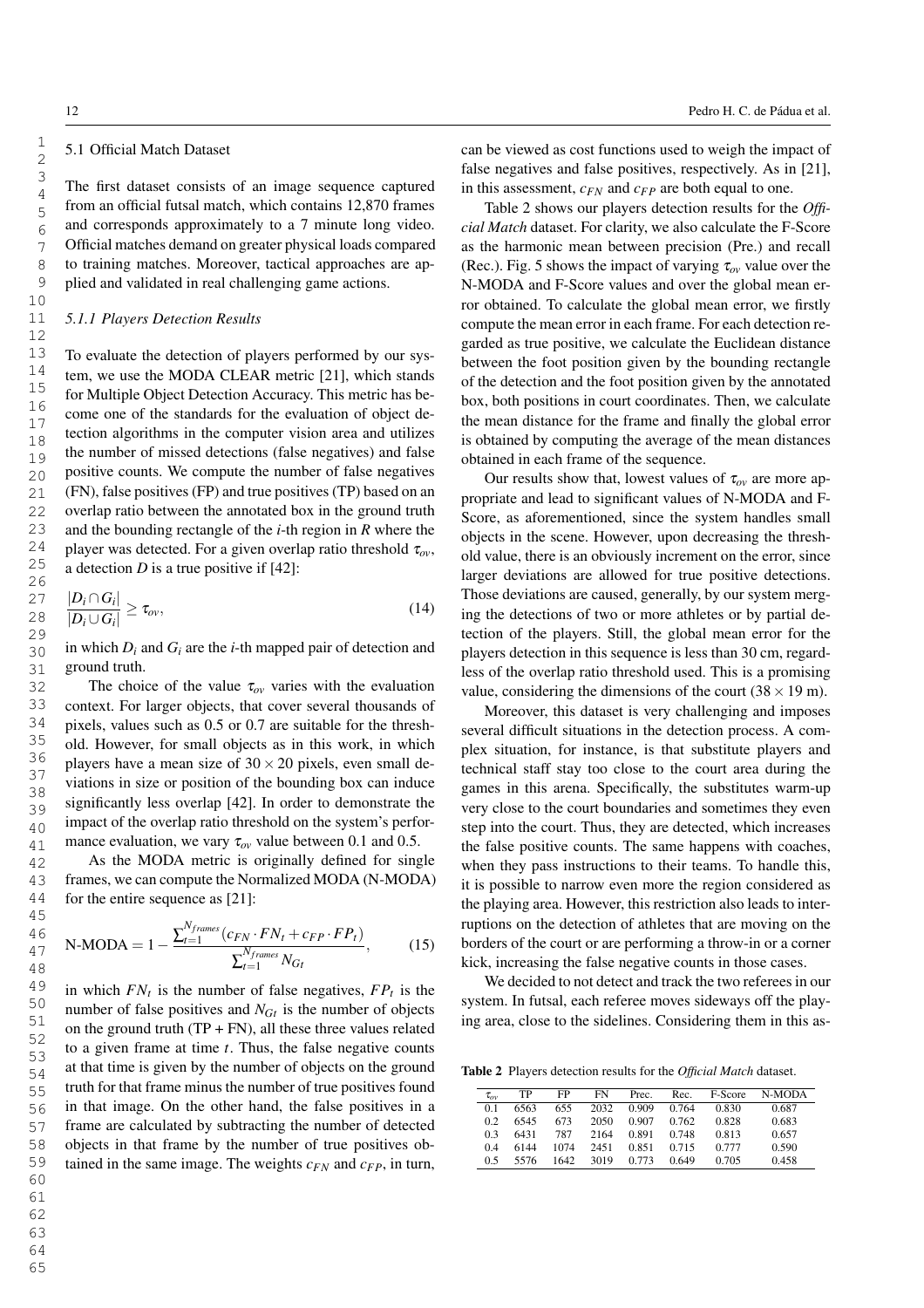

Fig. 5 Players detection results for the *Official Match* dataset, considering different values of overlap ratio threshold (<sup>τ</sup>*ov*). (a) N-MODA and F-Score values as functions of the overlap ratio threshold used. (b) Global mean errors obtained according to the threshold used.

sessment would result in an additional cost to annotate their positions and to check the data. However, the referees are also a cause of some false positives. As mentioned earlier, the arena where the sequences were recorded lacks on space to accommodate the presence of substitute players, technical staff and the referees on one side of the court. This way, very often one of the referees moves over the sideline or even inside the court, being detected in such cases. Moreover, when there is a foul or a player is injured, one of the referees (in some cases, both) enters into the court to indicate the location of the free-kick and to verify the athlete's situation. In those cases, the referee is also detected in several frames, which increases the false positive counts. False positives are, still, caused by the ball detection and the detection of some light shadows not filtered in the process.

On the other hand, a major part of the false negatives are caused by a large similarity between the floor of the court (the background) and players' uniforms. In some areas of the court, the appearance of the athletes is not discriminative enough to consider him/her as a foreground object. The images captured by our system's camera also introduce some difficulties in the process, since they are captured in low resolution and they appear blurred and have lots of noise in some regions, making it difficult to detect the players. Furthermore, there are also cases when two or more players are very close to each other, and they are considered as a single blob that generates only one valid detection, not being treated by the recursive splitting of the bounding region, as it still respects the geometric constraints. Nevertheless, the results obtained are encouraging and demonstrate the potential of our approach to locate players in the images.

#### *5.1.2 Players Tracking Results*

In order to assess the players tracking results on a sequence, we use the MOTA CLEAR metric [21], which stands for

Multiple Object Tracking Accuracy. This metric is also widely applied in computer vision. Once more, we need to compute the number of false negatives, false positives, true positives and the number of identity switches for a given tracking ground truth. We consider that a track is a true positive if the Euclidean distance between the estimated position given by the tracker and the feet position defined by the annotated box is smaller than a certain threshold,  $\tau_d$ . Similarly to the detection, we vary the value of  $\tau_d$  between 0.50 meters and 1.75 meters, so that we can demonstrate the impact of this threshold in the tracking performance evaluation. The MOTA measure is given by [21]:

$$
MOTA = 1 - \frac{\sum_{t=1}^{N_{frames}} (c_{FN} \cdot FN_t + c_{FP} \cdot FP_t + c_{ID} \cdot ID_t)}{\sum_{t=1}^{N_{frames}} N_{Gi}},
$$
\n(16)

in which  $c_{FN}$ ,  $FN_t$ ,  $c_{FP}$ ,  $FP_t$  and  $N_{G_t}$  are the same as defined in Equation (15), and  $c_{FN} = c_{FP} = 1$ . However, the count of false negatives, false positives and true positives occurs differently. To increment the false negatives counts for a frame at time *t*, the player must exist in the ground truth at that time (i.e., he/she must be playing at that moment), but not has been tracked by an identified tracker. To increment the true positives counts for a frame at time *t*, the player must also exist in the ground truth at that time, has been tracked by an identified tracker and the Euclidean distance between his/her estimated position and his/her ground truth position must be smaller than  $\tau_d$ . On the other hand, there are three different ways to increment the false positive counts for a frame at time *t*. The first one consists in the player to not exist in the ground truth at that time and he/she has been tracked by a previously identified tracker. In the second one, the athlete exists in the ground truth at time *t* and was tracked by an identified tracker, but his/her Euclidean distance is greater than the threshold  $\tau_d$ . Finally, we also add to the counts the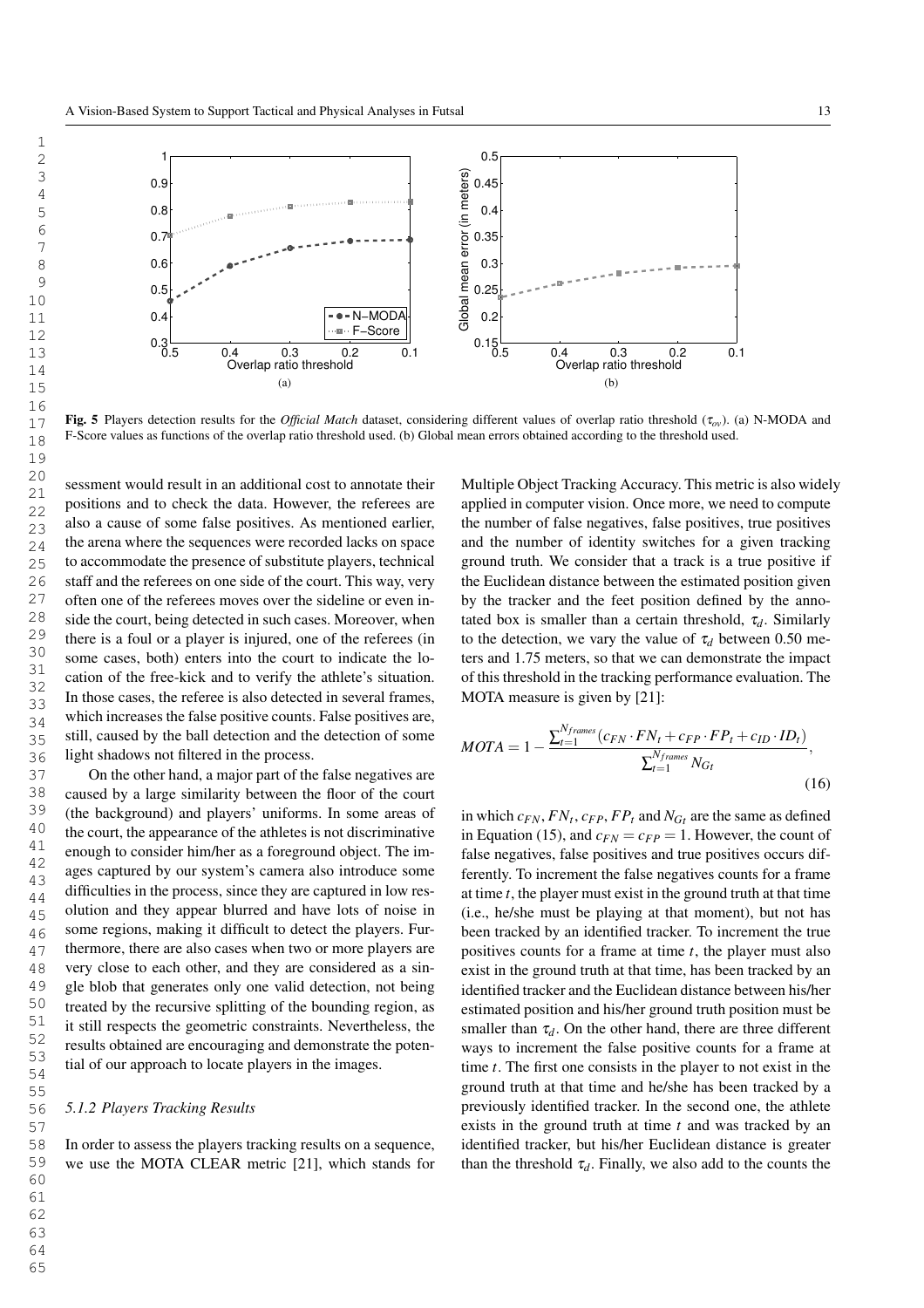number of unwanted tracks, mostly caused by noise, given by the subtraction, at time *t*, of the number of valid trackers (with detections associated to them for a <sup>γ</sup>*min* number of frames) by the number of trackers identified by the operator.

Still regarding the Equation (16), the  $ID<sub>t</sub>$  value is the number of identity switches in a given frame at time *t* and *cID* is the weight considered for identity switches, with a value of  $log_{10}$  as proposed by the authors in [21]. In case the number of changes is equal to 0, we replace the factor  $c_{ID} \cdot ID_t$  in Equation (16) by 0.

Table 3 shows our players tracking results for the *Official Match* dataset. Similarly to the previous section, we compute the F-Score measure to support our analyses. Fig. 6 shows the impact of varying the distance threshold  $\tau_d$  over the MOTA and F-Score values, as well as over the global mean error obtained. We calculate this error in the same way as the previous one, but now the Euclidean distance is given between the estimated position of a true positive track and the feet position defined by the box in the ground truth.

Our results show that the particle filter-based tracking is able to track players and link their positions over time. As expected, when we increase the distance threshold  $\tau_d$ , more tracks are considered as true positives, but the global error is also increased, since we take into account tracks with larger differences between the estimated position and the manually annotated position. Either way, the global mean error for players tracking is less than 35 cm for this sequence, which is again an outstanding result if we take into consideration the size of the court. In addition, it is noteworthy that the proposed methodology uses a smaller number of particles  $(N = 350)$  than other solutions that perform players tracking using particle filters (such as [30] that uses 500 particles), what results in processing frames faster. Consequently, the proposed system requires 25 milliseconds on average to process a frame, on a computer with an Intel Core i7 processor at 3.4 GHz, with 8 cores and 8GB of RAM.

In the experiments, we obtained successful tracking results for most part of the players. In situations where the trajectories of two athletes cross quickly, the confusion caused by the short proximity between them is resolved by the filter's prediction, based on the motion model considered.

However, there are some situations in which the filter leads to wrong estimates, mostly caused by detection problems. For example, when the players are not detected, or they are very close to each other for a significant period of

Table 3 Players tracking results for the *Official Match* dataset.

| 54 |          |      |      |      |     |       |       |         |             |
|----|----------|------|------|------|-----|-------|-------|---------|-------------|
|    | $\tau_d$ | TP   | FP   | FN   | ID  | Prec. | Rec.  | F-Score | <b>MOTA</b> |
| 55 | 0.50     | 5358 | 2268 | 1702 | 115 | 0.703 | 0.759 | 0.730   | 0.437       |
| 56 | 0.75     | 6210 | 1416 | 1702 | 115 | 0.814 | 0.785 | 0.799   | 0.605       |
| 57 | 1.00     | 6548 | 1078 | 1702 | 115 | 0.859 | 0.794 | 0.825   | 0.663       |
|    | 1.25     | 6690 | 936  | 1702 | 115 | 0.877 | 0.797 | 0.835   | 0.685       |
| 58 | 1.50     | 6765 | 861  | 1702 | 115 | 0.887 | 0.799 | 0.841   | 0.697       |
| 59 | 1.75     | 6808 | 818  | 1702 | 115 | 0.893 | 0.800 | 0.844   | 0.703       |
|    |          |      |      |      |     |       |       |         |             |

time, being detected as a single blob that still meets the geometric constraints. In such cases, the filter may switch their identities, wrongly estimate their position or even the tracker can be removed, since there is no associated detection to adjust its estimate during this time. Thus, players stop being properly tracked. The detection of the ball and other objects that cause false positives can also steal the tracker of a player and spoil his/her tracking, since the observation does not distinguish those detections. This way, as futsal is a very complex contact sport and given the difficulties in adjusting the filter's estimate, the operator assistance and his/her intervention are key parts of the proposed system for achieve its goal. In all previous cases, the system operator must undo any confusion situations and manually re-identify each tracker, so they can track again the corresponding athlete.

Table 4 shows the maximum, minimum and mean durations of the tracking for all players and for the sequence itself, before a tracker is removed or has its identity switched. Players are numbered sequentially at the frame when the match starts, from left to right and from top to bottom. Thus, players from the team attacking from left to right are numbered from 1 to 5, and the ones attacking from right to left are numbered from 6 to 10. The numbers of the goalkeepers of each team in this sequence are 2 and 10, respectively. In addition, there are some substitutions of players in the match, during the recorded sequence. The substitutes who subsequently come into play are numbered according to the entry order, receiving numbers from 11 to 15 for the first team and from 16 to 20 for the second one. Thus, for example, the second substitute player to enter the game in the second team gets the number 17. As shown in Table 4, the lifespan of a tracker in this sequence is 4,635 frames in the best case, 15 frames in the worst case and 283 frames on average, what leads the operator having to make some interventions to restore the identifications of the trackers.

#### *5.1.3 Statistical Data Computation*

Before we present the statistical data for the *Official Match* dataset, we describe the statistical test used to define the

Table 4 Tracking duration (in number of frames) for each player.

| Player         | Largest duration | Shortest duration | Mean duration |
|----------------|------------------|-------------------|---------------|
|                | 1,085            | 16                | 225           |
| $\overline{c}$ | 1,908            | 15                | 243           |
| 3              | 1,044            | 15                | 243           |
| 4              | 1,049            | 15                | 201           |
| 5              | 1,030            | 15                | 245           |
| 6              | 2,112            | 15                | 326           |
| 7              | 1,691            | 22                | 463           |
| 8              | 1,500            | 17                | 495           |
| 9              | 4,635            | 15                | 456           |
| 10             | 499              | 16                | 88            |
| 11             | 309              | 16                | 135           |
| 16             | 1,290            | 54                | 351           |
| 17             | 432              | 25                | 143           |
| 18             | 1,089            | 30                | 343           |
| Sequence       | 4.635            | 15                | 283           |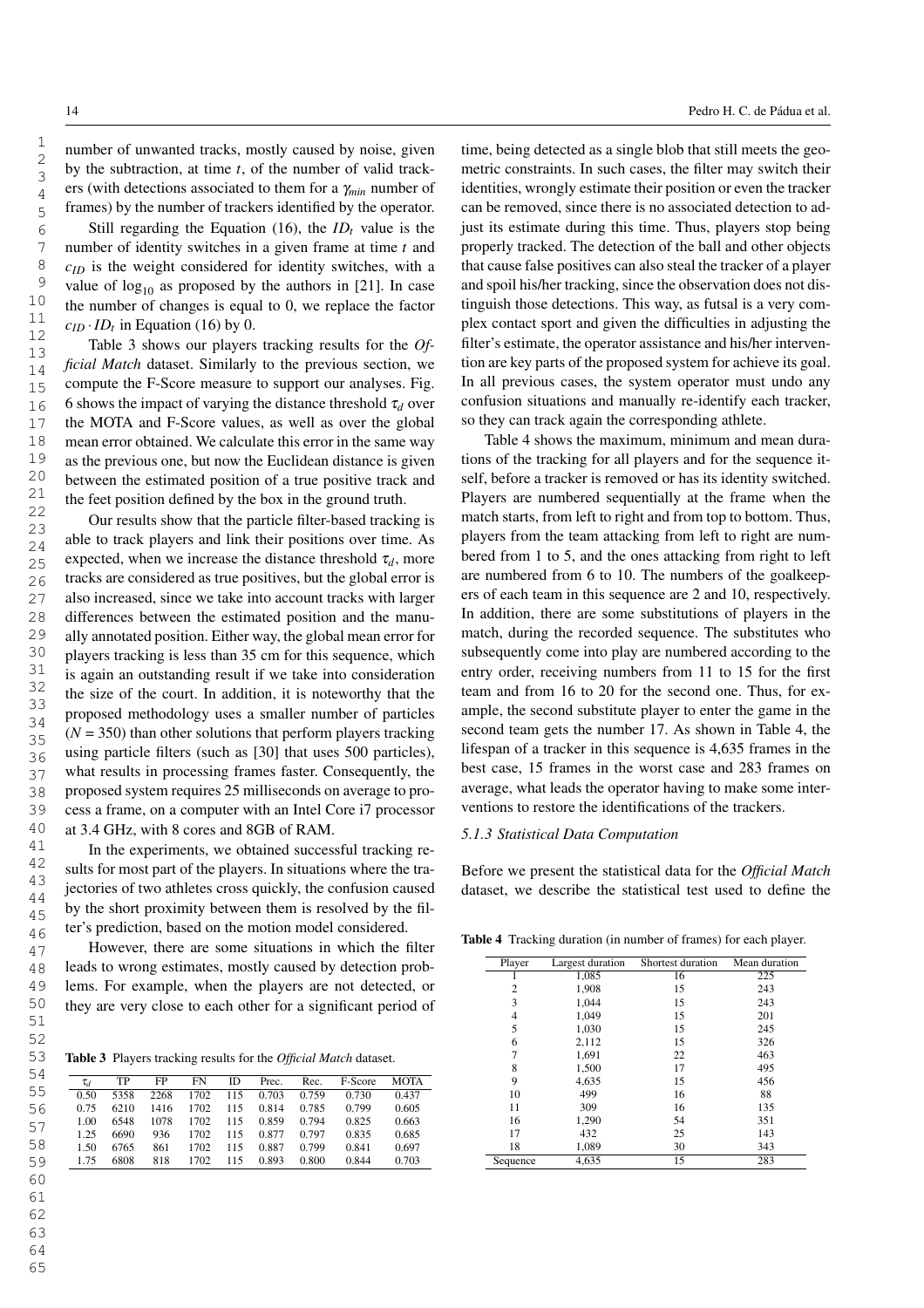

Fig. 6 Players tracking results for the *Official Match* dataset, considering different values of distance threshold (<sup>τ</sup>*<sup>d</sup>* ). (a) MOTA and F-Score values as functions of the distance threshold used. (b) Global mean errors obtained according to the threshold used.

frame rate for physical data calculation. Moreover, we evaluate the error we get for physical data when we use the centroid of the bounding rectangle of the detection and when we use the feet position given by this rectangle. To determine the configuration that minimizes the errors in those calculations, we use the Analysis of Variance (ANOVA) [29]. The analysis of variance performed has two factors, with the first one having two levels (feet position or centroid position), and the second one having three levels (the possible sampling rates for computing the physical statistics, namely, every 5, 10 or 15 frames).

To obtain the samples used in ANOVA, we recorded seven extra sequences with different durations, during a training session. In those videos, we asked two athletes to travel predefined trajectories on the court, so that the distances covered by them were known. We also asked the players to move as in a real game, that is, varying times when they were running, walking or standing still on the court. Then, each player in each sequence was tracked by our system and the results for the traveled distances were computed. As the speeds are derived from the distance data, only these latter were evaluated in the test. Finally, we computed the errors for the estimated traveled distance by each player in each sequence and we performed the analysis of variance.

The result of the ANOVA has shown that, with 95% of significance, there is no statistical evidence that there is a difference between using the centroid or the feet. Thus, as the feet position can better represent the athlete's position on court in the heat map, dealing with the properties of images formed by perspective projection, we decided to use it in the system. On the other hand, the ANOVA pointed out with the same level of significance that there is, indeed, differences when we use sampling rates of 5, 10 or 15 frames. In order to define which rate introduces the smallest error, we perfomed a multiple comparison test called Tuckey's test [29]. This test has demonstrated, again with 95% significance level, that the 15 frames rate produces the smallest error, and for this reason was the one used by our system.

That said, we present in the following the statistical data computed for the *Official Match* dataset. Table 5 shows the physical data extracted for each player in this sequence. The numbering of athletes remains the same from previous section. To calculate the errors, we subtract the statistics obtained by our system from their corresponding ones in the ground truth. Finally, we divide the results of those subtractions by the statistics present in the ground truth. If an error has a negative value, the value of its corresponding statistic is less than the expected value, given the manually annotated positions on the ground truth. Similarly, an error with positive value means that its corresponding statistic exceeds the expected value for it. In addition to the individual values of each player, we also calculate the global error for the sequence, as the root mean square error (RMSE). As we can see in the Table 5, this sequence has a mean error of 8.16% for the distance traveled by the players, 8.85% for the mean speed of the athletes and 15.46% for the maximum speed. Considering the complexity of futsal and the difficulties encountered by the system in players detection and players tracking tasks, those results are very encouraging.

Regarding the errors observed, their occurrences are related to several factors. Negative errors for the distance are mainly related to players that are not detected and tracked for several frames, given the high similarity of their uniforms with the court floor, for example. This obviously reduces the estimated distance. On the other hand, the absence of a detection to adjust the filter's estimate and the problem of size changes of the bounding rectangle can increase the traveled distance for a player beyond the expected. In addition, the possible theft of a tracker by the ball or by other false positives and the identity switches also contribute to change the statistics values, until the operator can undo those confusion situations. As the calculation of players' speeds is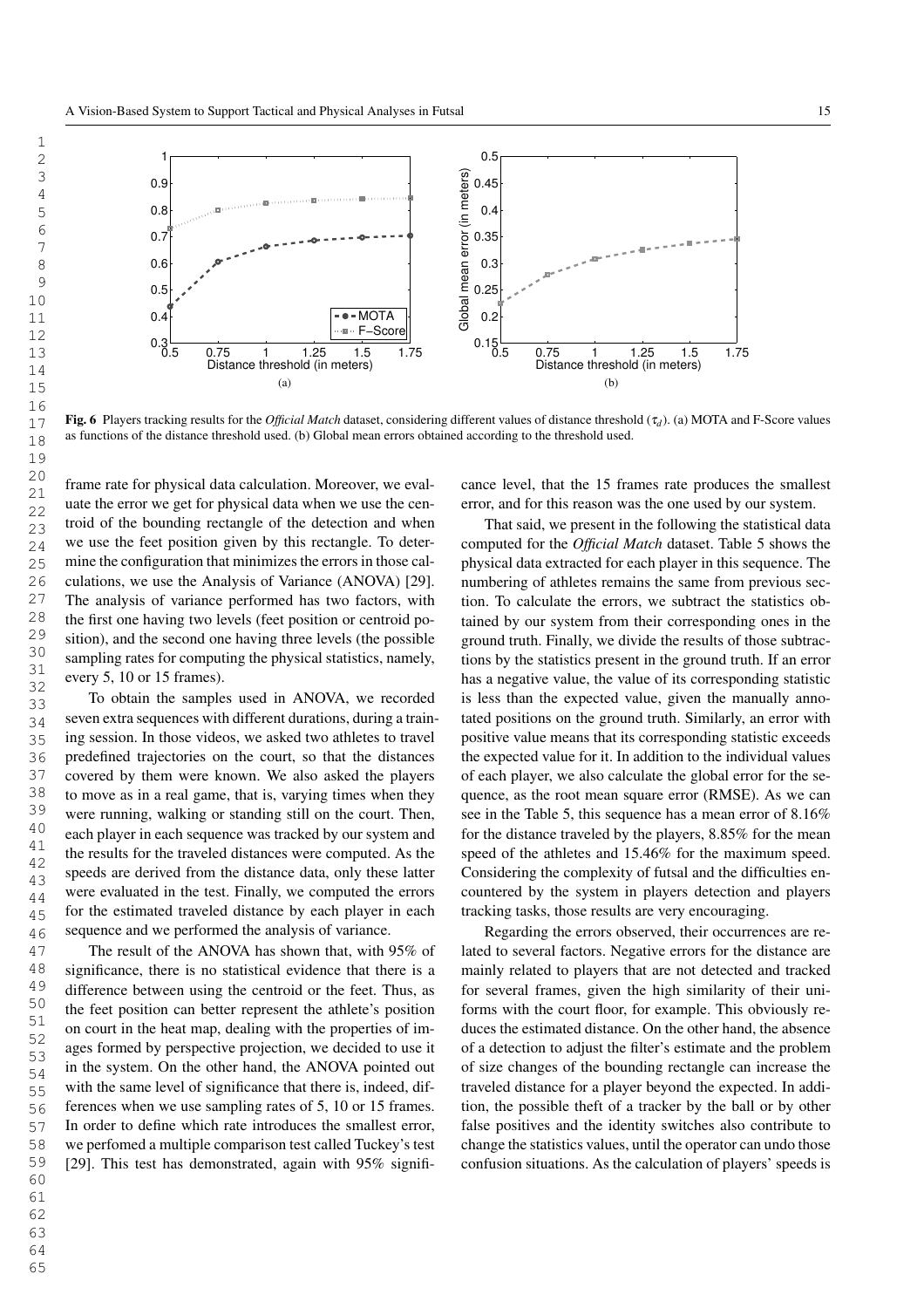| Player             | Dist.  | Dist. Error | Mean Speed | Mean Speed Error | Max. Speed | Max. Speed Error |
|--------------------|--------|-------------|------------|------------------|------------|------------------|
|                    | (m)    | (%)         | (Km/h)     | (%)              | (Km/h)     | (%)              |
|                    | 744.24 | 2.0         | 6.25       | 2.2              | 29.79      | 11.8             |
| $\overline{c}$     | 354.54 | 5.7         | 2.98       | 5.8              | 22.95      | 48.1             |
| 3                  | 629.35 | $-3.8$      | 6.42       | $-2.7$           | 25.49      | 7.0              |
| $\overline{4}$     | 682.42 | 0.2         | 5.74       | 0.5              | 23.21      | $-1.9$           |
| 5                  | 641.70 | 1.8         | 5.42       | 2.5              | 29.98      | 20.3             |
| 6                  | 686.39 | 5.8         | 6.35       | 5.8              | 32.80      | $-4.7$           |
| 7                  | 721.31 | 0.7         | 7.26       | 1.0              | 25.19      | $-14.6$          |
| 8                  | 663.67 | 3.9         | 7.54       | 4.2              | 25.91      | $-6.0$           |
| 9                  | 841.91 | 3.6         | 7.07       | 3.7              | 25.33      | $-1.8$           |
| 10                 | 259.87 | $-25.7$     | 2.20       | $-25.1$          | 16.60      | 8.5              |
| 11                 | 105.73 | 0.1         | 5.72       | 6.1              | 19.10      | 8.8              |
| 16                 | 223.66 | 8.8         | 7.53       | 11.8             | 19.69      | 1.6              |
| 17                 | 69.67  | 6.6         | 6.35       | 10.7             | 18.37      | $-0.7$           |
| 18                 | 134.73 | 5.9         | 7.08       | 7.5              | 19.35      | $-1.6$           |
| Sequence<br>(RMSE) |        | 8.16        |            | 8.85             |            | 15.46            |

Table 5 Physical data estimated for each player in the *Official Match* dataset. Errors are relative to the data calculated by the ground truth positions.

directly related to the computation of the players' traveled distances, those problems are also reflected in those data. The maximum speed, specifically, is mostly affected by such situations. For example, when a tracker happens to track the ball, instead of a tracking the player, obviously the maximum stored speed will be much higher than that performed by the athlete. In general, when there is an identity switch, the tracker changes its position very quickly in a short period of time, which also results in erroneous values for the maximum speed. A tracker that is lost (with no detection associated to it) and then starts to be associated with detections that are distant to it, also makes a rapid change in its position, thus generating an unreal value of maximum speed for the player. Regarding the tactical data, Fig. 7(a) shows an example of the resulting heat map for a first-team player (number 4) with mean error for physical data in this sequence. To assess the quality of the heat map, we draw black points over the image with positions given by the manually annotated coordinates in the ground truth of the player (see Fig. 7(b)). From Fig. 7(b), we note that the heat map contains most

part of the ground truth points and it is able to describe the occupancy of the player. Regions in red and yellow concentrate a large number of points very close to each other, which reveals that the player was present more often in those places. Regions where he/she was present for a short period of time are blue and contains less and more spaced points. Some ground truth points are present in regions where the player was not tracked and, similarly, the tracker recorded the passage of the player in other parts of the image, but the athlete was not really present in those locations. Some deviations between the estimated and the ground truth positions are caused by the tracking errors discussed previously.

#### 5.2 Training Match Dataset

The second dataset used consists of an image sequence captured from an training futsal match, which contains 13,320 frames and, similarly to the *Official Match* dataset, corresponds approximately to a 7 minute long video. Training matches are used to improve technical and tactical skills, to complement the physical training or even for non competitive periods during the season. In a training match, physical and tactical aspects may be detailed analyzed, especially, if the players' statistical data are provided.

Given that a training match is a more controlled scenario, we have asked the technical staff and substitute players to remain outside the court area and that substitutions were not made during the match. In case of an interruption event, such as fouls, corners or after goals scored, the game was restarted as soon as possible. The players were also asked to wear futsal training vests a little more discriminating than their usual uniforms, in order to facilitate their detection by our system. Finally, there were no referees present. Since there were no "intruders" near the court's boundaries, the restrictions with respect to the playing area were relaxed, so that a player could get out of the pitch and still be detected, up to a maximum of 2.5 meters away.

# *5.2.1 Players Detection Results*

To evaluate the detection of players in the *Training Match* dataset, we used again the MODA CLEAR metric [21], described in Section 5.1.1. Table 6 shows the players detection results obtained. The N-MODA and F-Score measures, as well as the global mean error were calculated in the same manner as in Section 5.1.1. Fig. 8 shows the impact of varying <sup>τ</sup>*ov* value over the N-MODA and F-Score values and over the global mean error obtained. Note that the N-MODA and F-Score values are larger for the training match than for the official match for all values of <sup>τ</sup>*ov* considered. This was expected, since in the training match, the number of correct detections is superior, while the numbers of false positives and false negatives are smaller in almost all levels. However, note that the global mean error obtained was larger than the one computed for the official match, for all values of <sup>τ</sup>*ov*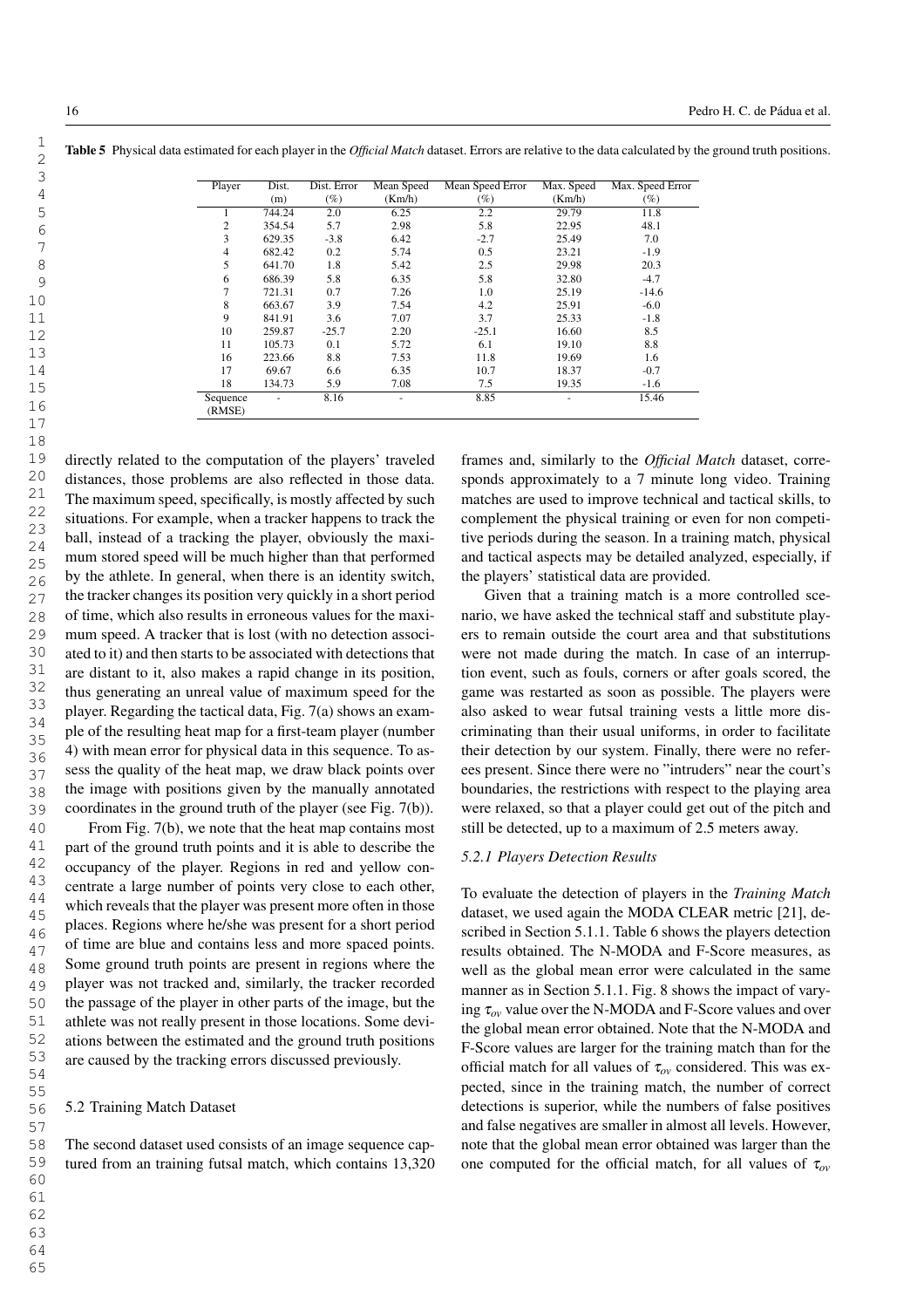

Fig. 7 (a) Heat map of player 4 in the *Official Match* dataset. (b) Heat map of player 4 overlaid by the annotated player's positions (black points).

considered. This can be explained by the larger number of true positives obtained in the *Training Match* dataset.

The reduction in the number of false positives may be explained by the absence of referees, technical staff members and substitute players in the court area. However, the ball still was detected in some frames, as well as some players shadows that were not completely removed in the detection process. Additionally, in situations where multiple players were very close to each other and were detected as a single blob, the recursive splitting process could generate additional incorrect bounding boxes, that did not correspond exactly to the regions of the players. This has also contributed to the number of false positives obtained.

On the other hand, the training vests contributed to the their detections in some areas of the court, resulting in fewer false negatives. Finally, the relaxation of the court's dimensions has contributed to the detection of players that moved near the boundaries of the court and, thus, to the reduction in the number of false negatives as well.

# *5.2.2 Players Tracking Results*

As performed in Section 5.1.2, we have evaluated the players tracking results in the *Training Match* dataset by using the MOTA CLEAR metric [21]. Table 7 presents the players tracking results obtained. The MOTA and F-Score measures, as well as the global mean error were calculated in the same manner as in Section 5.1.2. Fig. 9 shows the impact of varying  $\tau_d$  value over the MOTA and F-Score values and over the global mean error obtained. Again, the MOTA and F-Score values are larger for the training match than for the official match for all values of  $\tau_d$  considered. The improvement in the tracking results for the training match is directly related

Table 6 Players detection results for the *Training Match* dataset.

| $\tau_{ov}$ | TP   | FP   | FN   | Prec. | Rec.  | F-Score | N-MODA |
|-------------|------|------|------|-------|-------|---------|--------|
| 01          | 7787 | 308  | 1152 | 0.962 | 0.871 | 0.914   | 0.837  |
| 02          | 7771 | 324  | 1168 | 0.960 | 0.869 | 0.912   | 0.833  |
| 03          | 7603 | 492  | 1336 | 0.939 | 0.851 | 0.893   | 0.796  |
| 04          | 7072 | 1023 | 1867 | 0.874 | 0.791 | 0.830   | 0.677  |
| ሰ ና         | 6126 | 1969 | 2813 | 0.757 | 0.685 | 0.719   | 0.465  |

to the improvement in the players detection. Nevertheless, once again, the global mean error obtained was larger than the one computed for the official match, for all values of  $\tau_d$  considered. The reason for this increase is the same one pointed out in Section 5.2.1 and is directly related to the increase in the number of true positives. Anyway, the values of errors determined are less than 40 cm, what is a promising result considering the court's dimensions.

Finally, Table 8 shows the maximum, minimum and mean durations of the tracking for all players and for the sequence itself, before a tracker is removed or has its identity switched. Players are numbered following the procedure described in Section 5.1.2. Given the players detection improvements and the consequent reduction of some problems in the tracking, it was possible to increase the maximal and mean lifespans of a tracker for this dataset. As shown in Table 8, the lifespan of a tracker in this sequence is 5,724 frames in the best case, 15 frames in the worst case and 795 frames on average.

#### *5.2.3 Statistical Data Computation*

Table 9 shows the physical data extracted for each player in the *Training Match* dataset. The numbering of athletes remains the same from previous sections and the errors are calculated as described in Section 5.1.3. With the improvements in detection and tracking of athletes, we have reduced the RMSE for this dataset to 5.77% for the distance covered and 5.84% to the mean speed of the players. However, the error with respect to the maximum speed increased to 24.21%, what is justified by a higher occurrence in this dataset of events, such as, the theft of a tracker by the ball and identity switches. Note that as players are detected and tracked

Table 7 Players tracking results for the *Training Match* dataset.

| $\tau_d$ | TP   | FP   | FN  | ID | Prec. | Rec.  | F-Score | <b>MOTA</b> |
|----------|------|------|-----|----|-------|-------|---------|-------------|
| 0.50     | 5608 | 2784 | 876 | 71 | 0.668 | 0.865 | 0.754   | 0.435       |
| 0.75     | 7052 | 1340 | 876 | 71 | 0.840 | 0.890 | 0.864   | 0.720       |
| 1.00     | 7640 | 752  | 876 | 71 | 0.910 | 0.897 | 0.904   | 0.809       |
| 1.25     | 7864 | 528  | 876 | 71 | 0.937 | 0.900 | 0.918   | 0.839       |
| 1.50     | 7963 | 429  | 876 | 71 | 0.949 | 0.901 | 0.924   | 0.852       |
| 175      | 8007 | 385  | 876 | 71 | 0.954 | 0.901 | 0.927   | 0.858       |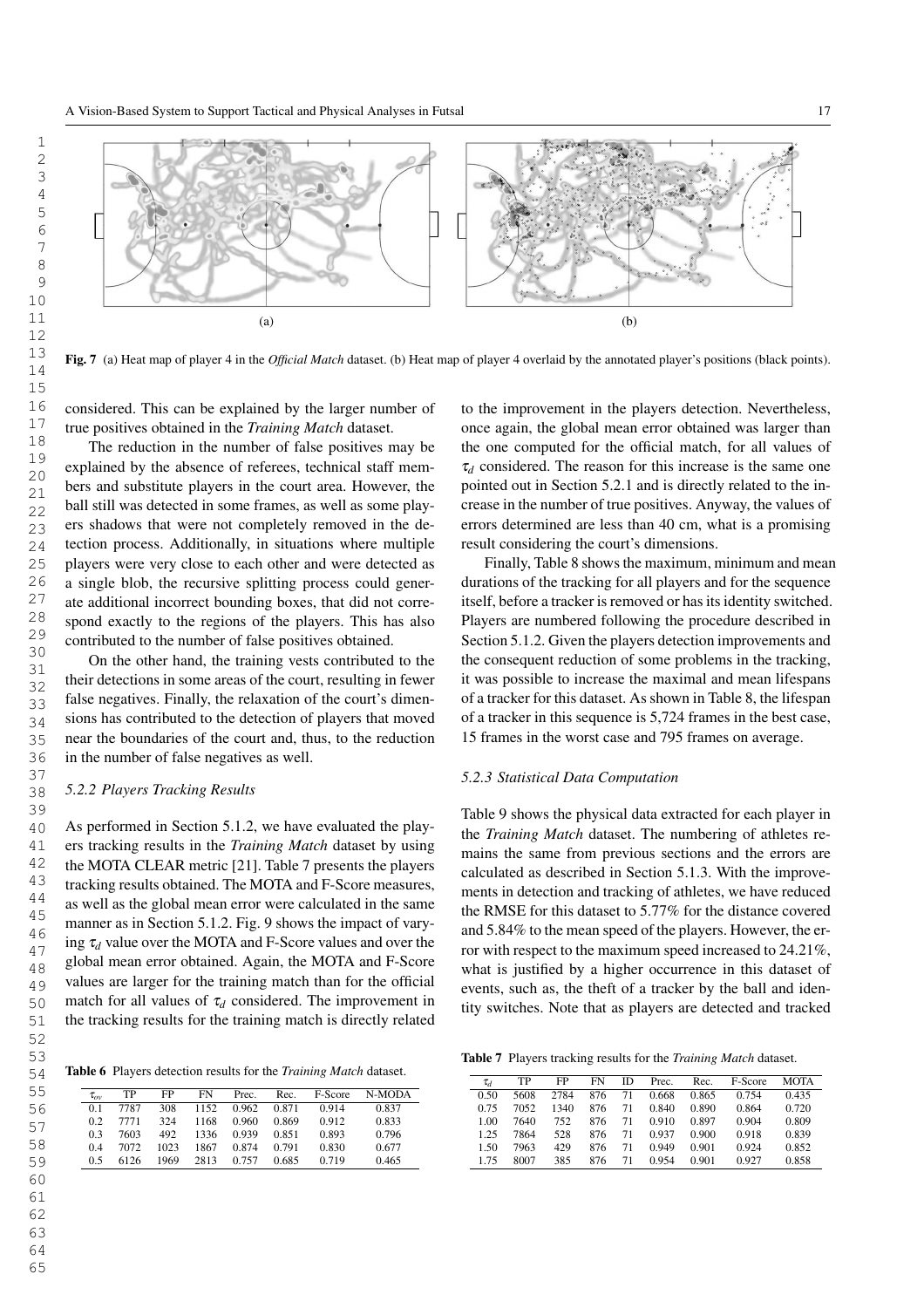

Fig. 8 Players detection results for the *Training Match* dataset, considering different values of overlap ratio threshold (<sup>τ</sup>*ov*). (a) N-MODA and F-Score values as functions of the overlap ratio threshold used. (b) Global mean errors obtained according to the threshold used.

for more frames on this dataset, the majority of errors for the distance traveled are positive. The exception to this observation is the goalkeeper (number 10), who is frequently located in a blurry and noisy part of the image plane, thus making his detection and tracking harder by our system.

# 6 Concluding Remarks

This work presents a new system to support tactical and physical analyses of futsal teams based on computer vision. Unlike other approaches in literature, the proposed system uses a single stationary camera that captures top-view images of the court. This configuration provides some advantages. Firstly, the images obtained by a camera arranged in this manner minimize the effects of occlusion between the players, which can greatly hamper the tracking of athletes. Furthermore, the use of a single camera may reduce the computational complexity of the system and the costs for acquisition and installation.

An adaptive background subtraction technique based on Gaussian mixture is used to detect players. This technique was very effective to find the regions that correspond to the players, without an expensive training phase as performed by other approaches and without having to manually specify the objects in the scene that must be found. However, some

Table 8 Tracking duration (in number of frames) for each player.

| Player   | Largest duration | Shortest duration | Mean duration |
|----------|------------------|-------------------|---------------|
|          | 5724             | 1530              | 3319          |
| 2        | 3000             | 90                | 1018          |
| 3        | 2142             | 30                | 730           |
| 4        | 1770             | 30                | 728           |
| 5        | 2979             | 30                | 876           |
| 6        | 1140             | 15                | 210           |
| 7        | 1956             | 15                | 304           |
| 8        | 1305             | 16                | 276           |
| 9        | 1584             | 17                | 294           |
| 10       | 1697             | 15                | 192           |
| Sequence | 5724             | 15                | 795           |

difficulties arising from the use of background subtraction were found during the experiments. A key one is the failure to detect players when some of them are very close. In this case, the subtraction operation may provide a unique region, which results in only one valid detection containing all players. To make this problem manageable, we have applied a recursive splitting approach of that region, based on geometric characteristics of the players.

Another important reason observed for the non-detection of players was the high similarity of their appearances to some areas of the court. This problem was intensified by the characteristics of the camera used in our experiments. The images acquired had low resolution and sometimes were blurred and noisy. Additionally, the system performed some undesirable detections of the ball and shadows that had not been appropriately removed. Despite these complications, it was possible to perform the detection of athletes efficiently and accurately. The system has obtained good values for the N-MODA and F-Score measures in our experiments, as well as global mean tracking errors below 40 cm, which is a quite positive result when the court's dimensions are considered.

The particle filter method was successfully used to connect the detections of players in successive frames and make their tracking. In fact, most of the players trajectories in the datasets have been accurately estimated. The mean tracking times for the *Official Match* and *Training Match* datasets were 283 frames and 795 frames, respectively. This means that the system has demanded on some interventions of its operator to re-identify the trackers and undo situations of confusion. In most cases, tracking errors were caused by the absence of a measurement able to adjust the estimate of the filter, or by the fact that the observation model did not distinguish between the characteristics of the measurements.

Despite all the difficulties faced, our system was capable to extract the tactical and physical information of interest. The errors obtained for the players distances covered and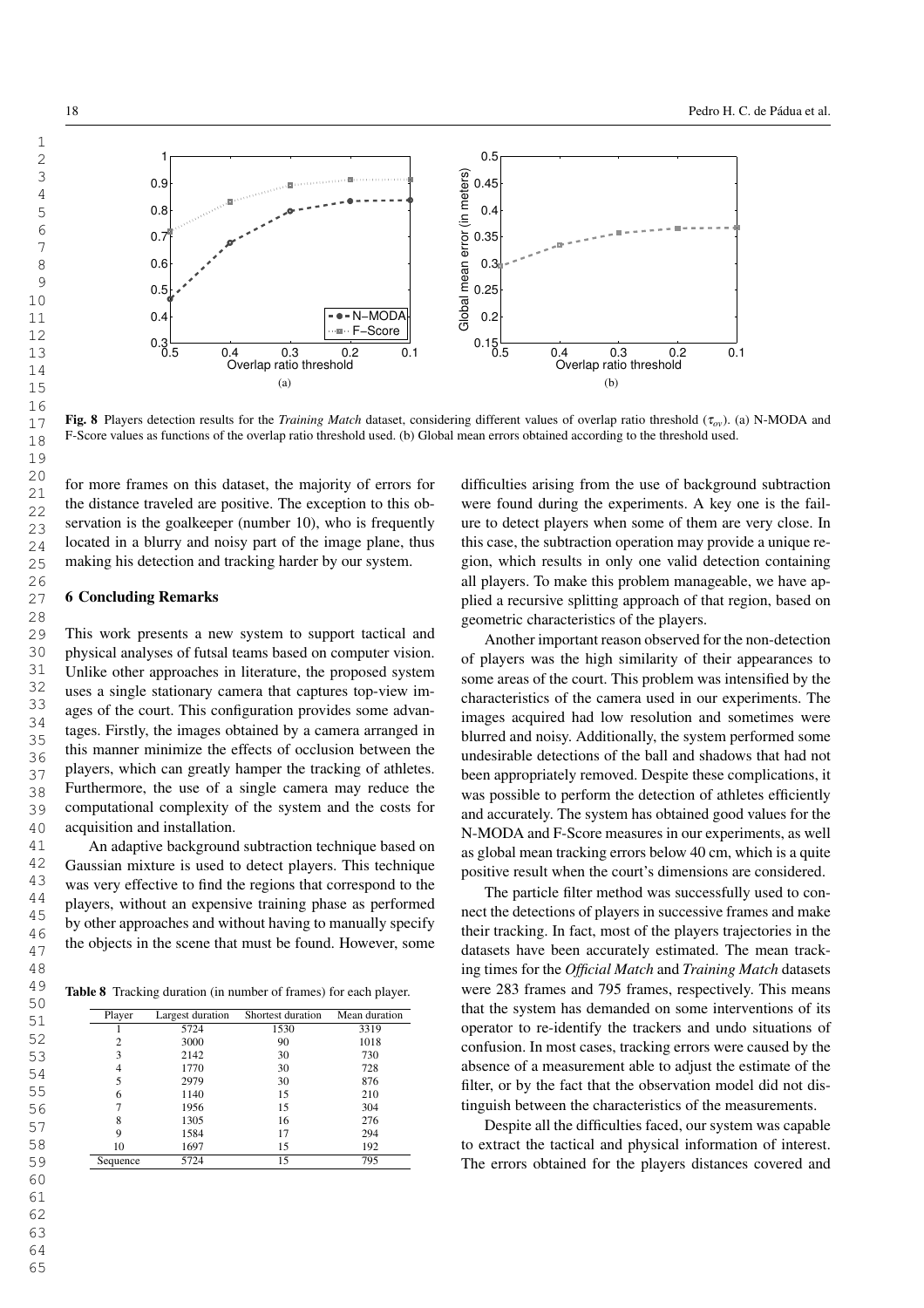

Fig. 9 Players tracking results for the *Training Match* dataset, considering different values of distance threshold (<sup>τ</sup>*<sup>d</sup>* ). (a) MOTA and F-Score values obtained and the impact of the distance threshold on the results. (b) Global mean errors obtained according to the threshold used.

mean speeds are of the order of 8% for the *Official Match* dataset and 5% for the *Training Match* dataset, demonstrating the high potential of our system. However, the estimate of the maximum speed was more sensitive to errors, thus having errors on the order of 15% and 24% for the *Official Match* and *Training Match* datasets, respectively.

As future work, we plan to implement new methods to manage identity switches and tracking interruptions, so that fewer interventions by the system operator are necessary and our solution can be used in real time. To achieve this goal, we intend to explore alternative players detection and tracking methods. We also intend to investigate the use of alternative motion models that can better capture the dynamics of futsal players and be used in the propagation of particles in our players tracking module. Moreover, we intend to apply data mining algorithms on the collected data, to extract semantic information that is not directly obtained by simple observation. We believe that this information may reveal valuable strategies as, for example, the players positions in the court that are more likely to result in a goal. This kind of approach could be considered as an additional effort of the emerging field of sports spatiotemporal analytics [27]. Aproaches from that field will can develop robust representations from noisy or impartial data of a match, learn team behaviors in an unsupervised or semi-supervised manner and predict future behaviors. This will certainly improve decision making in different sports areas, such as, coaching, broadcasting and betting.

Acknowledgements The authors thank the support of CNPq under Processes 468042/2014-8 and 313163/2014-6, FAPEMIG under Process PPM-00542-15, CEFET-MG, CAPES and Minas Tênis Clube.

#### References

- 1. Catapult. http://www.catapultsports.com. Last access: 30/06/2015
- 2. Dartfish. http://www.dartfish.com/. Last access: 01 July 2015
- 3. Inmotio. http://www.inmotio.eu. Last access: 30 June 2015
- 4. Opta. http://www.optasports.com/. Last access: 01/07/2015
- 5. SportVU. http://www.stats.com. Last access: 30/06/2015
- 6. StatDNA. https://www.statdna.com/n. Last access: 01/07/2015
- Zebra. https://www.zebra.com/. Last access: 1/07/2015
- 8. Arulampalam, M.S., Maskell, S., Gordon, N., Clapp, T.: A tutorial on particle filters for online nonlinear/non-gaussian bayesian tracking. IEEE Transactions on Signal Processing 50(2), 174–188 (2002)
- 9. Beetz, M., Kirchlechner, B., Lames, M.: Computerized real-time analysis of football games. IEEE Pervasive Computing 4(3), 33– 39 (2005)
- 10. Ben Shitrit, H., Berclaz, J., Fleuret, F., Fua, P.: Multi-commodity network flow for tracking multiple people. IEEE Transactions on Pattern Analysis and Machine Intelligence 36(8), 1614–1627 (2014)
- 11. Berclaz, J., Fleuret, F., Turetken, E., Fua, P.: Multiple object tracking using k-shortest paths optimization. IEEE Transactions on Pattern Analysis and Machine Intelligence 33(9), 1806–1819 (2011)
- 12. Borriello, G.: Bayesian filters for location estimation. IEEE Pervasive Computing pp. 24–33 (2003)
- 13. Chen, H.T., Chou, C.L., Fu, T.S., Lee, S.Y., Lin, B.S.P.: Recognizing tactic patterns in broadcast basketball video using player trajectory. Journal of Visual Communication and Image Representation 23(6), 932–947 (2012)
- 14. Chen, Z.: Bayesian filtering: From kalman filters to particle filters, and beyond. Statistics 182(1), 1–69 (2003)
- 15. Dearden, A., Demiris, Y., Grau, O.: Tracking football player movement from a single moving camera using particle filters. In: Conference on Visual Media Production, pp. 29–37 (2006)
- 16. D'Orazio, T., Leo, M.: A review of vision-based systems for soccer video analysis. Pattern recognition 43(8), 2911–2926 (2010)
- 17. Figueroa, P.J., Leite, N.J., Barros, R.M.: Background recovering in outdoor image sequences: An example of soccer players segmentation. Image and Vision Computing 24(4), 363–374 (2006)
- 18. Fleuret, F., Berclaz, J., Lengagne, R., Fua, P.: Multicamera people tracking with a probabilistic occupancy map. IEEE Transactions on Pattern Analysis and Machine Intelligence 30(2), 267– 282 (2008)
- 19. Gedikli, S., Bandouch, J., von Hoyningen-Huene, N., Kirchlechner, B., Beetz, M.: An adaptive vision system for tracking soccer players from variable camera settings. In: International Conference on Computer Vision Systems (2007)
- 20. Joo, S.W., Chellappa, R.: A multiple-hypothesis approach for multiobject visual tracking. IEEE Transactions on Image Processing 16(11), 2849–2854 (2007)